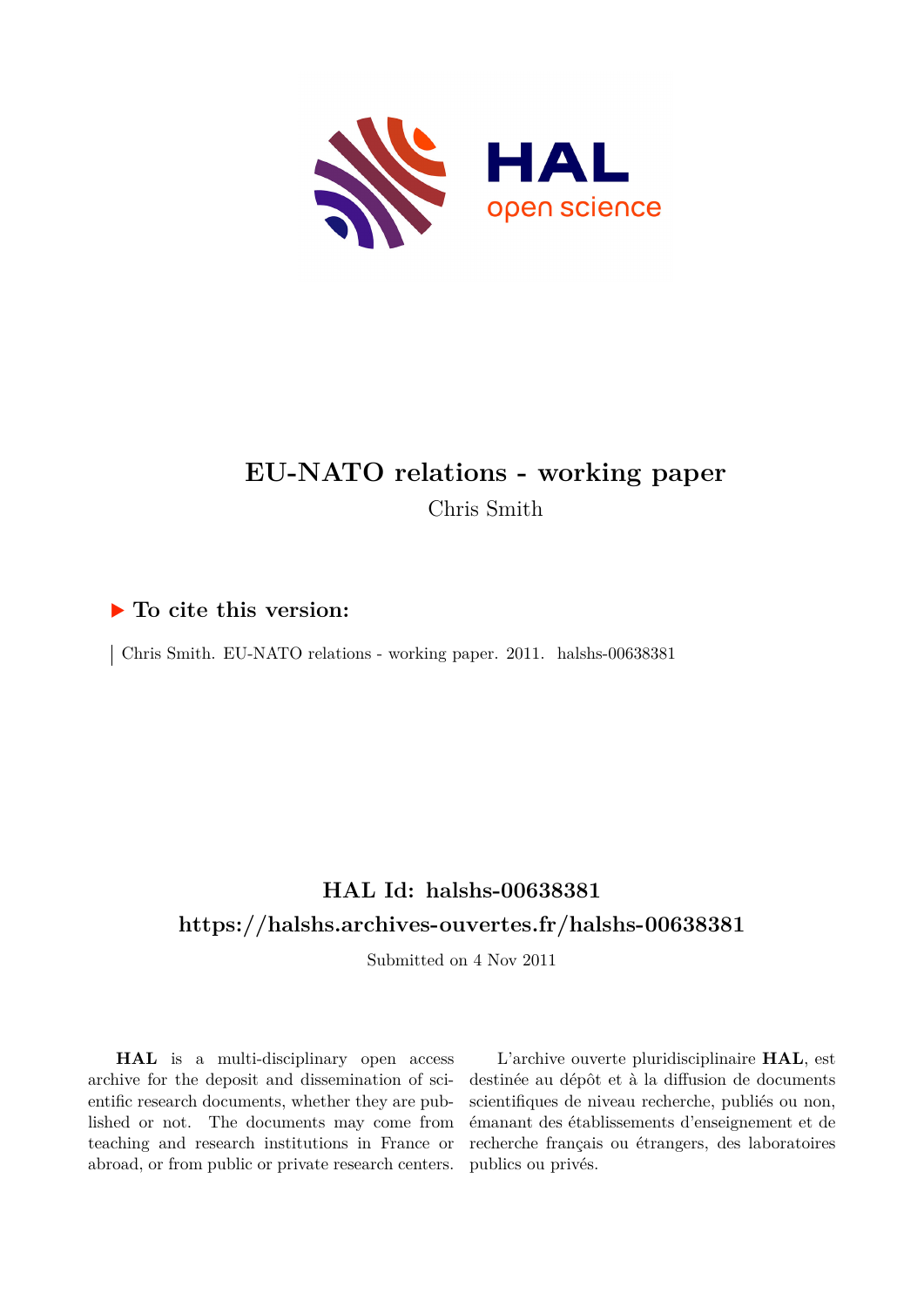

Work Package 4 Politics and Ideology

From deliverable 4.6-4.7

June 2011



EU-NATO relations

Chris SMITH (Nordregio, Sweden)

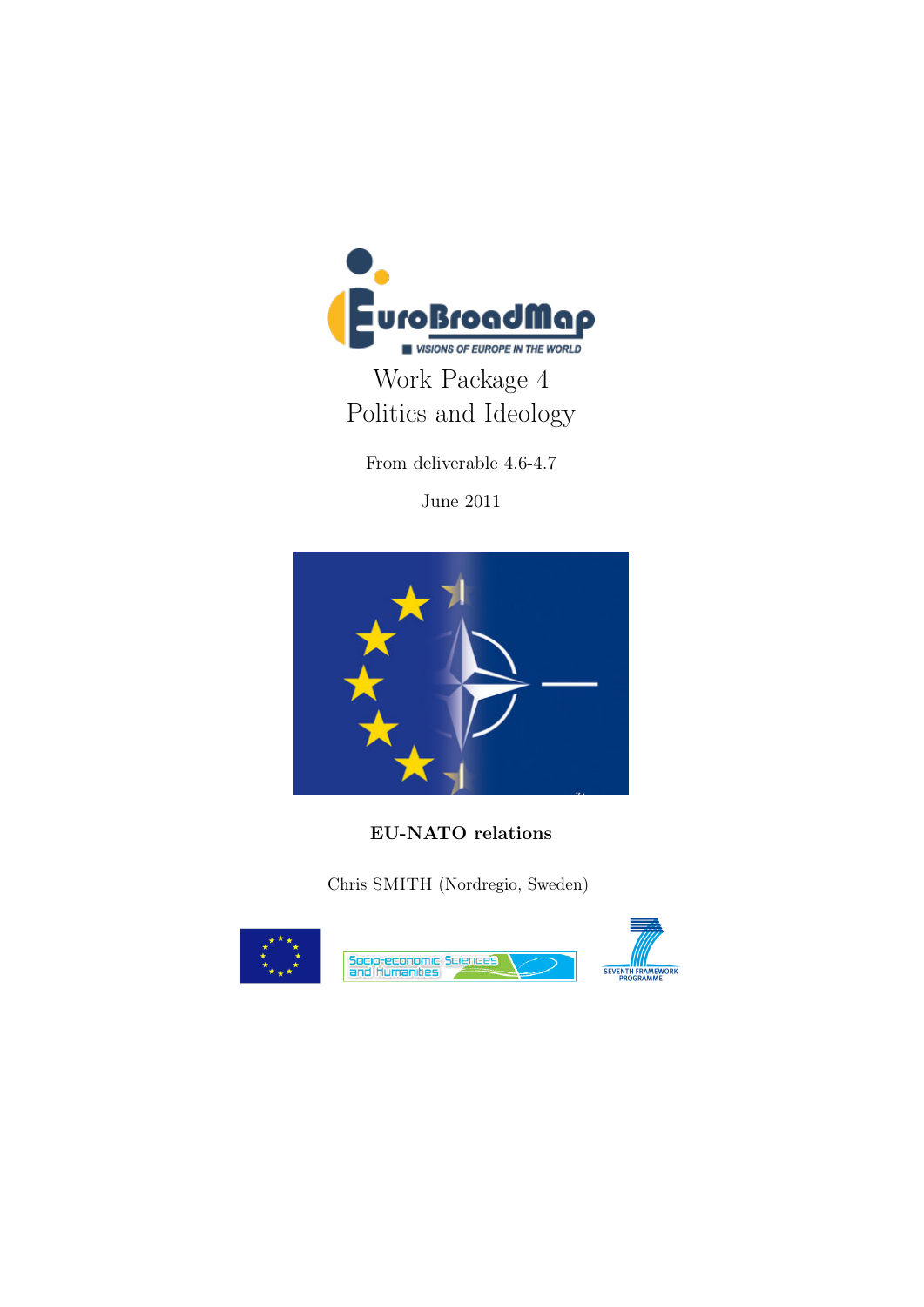### Abstract

This EuroBroadMap working paper focuses on relationship between NATO and EU. Changes involved by the end of the Cold-War, and evolution of European Union's foreign policy are here examined. The 'Arab spring' and especially the intervention in Libya helps to highlight main differences and expectations regarding these two institutions. The task repartition (hard power for NATO and soft power for EU?) is also examined in a critical way.

Key-words: NATO, European Union, Arab spring, foreign policy, international relations

#### Résumé

Ce working paper du projet EuroBroadMap s'intéresse aux relations entre l'UE et l'OTAN. Les changements provoqués par la fin de la guerre froide et l'évolution de la politique étrangère de l'Union européenne sont au cœur de l'analyse. Le "printemps arabe", et notamment l'intervention en Libye, permet de mettre en évidence les divergences et les attentes relatives à ces deux institutions. La répartition des taches (hard power pour l'OTAN et soft power pour l'UE?) est également examinée avec un regard critique.

Mots clés : OTAN, Union européenne, Printemps arabe, politique étrangère, relations internationales

Cover: http://www.silkroadstudies.org/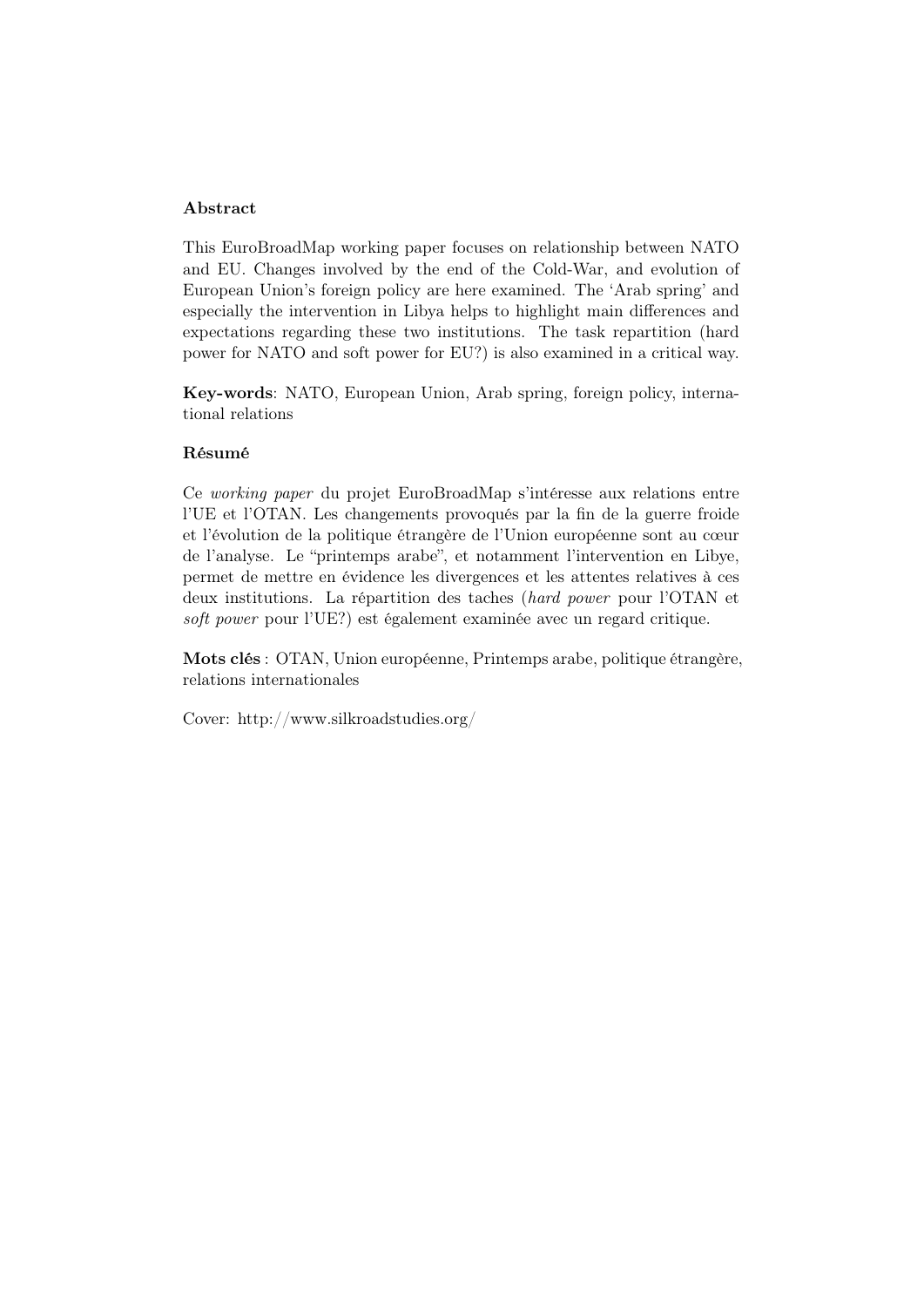NATO and the EU make very poor friends. Even though the membership of both institutions is nearly identical, the two barely talk. Valasek T (2007) The roadmap to better EU-NATO relations Centre for European Reform briefing note, p.1.

### Starting points: The basic arithmetic

Questions over the nature of the relationship between NATO and the EU are, at one and the same time, both entirely straightforward and intensely complicated to answer. They are straightforward because in a legalistic or institutional sense the relationship is clearly defined - indeed, institutionally, the EU does not have a relationship at all with NATO, the  $\mathrm{ESDP}^1$  (in terms of its actors and institutions) does. Complications however emerge because, clearly, the formal relationship represents only a small element in the totality of relations between the two organisations. The problem however is that the informal relationship is both predicated on the history of, and provides a running commentary to, the development of the wider trans-Atlantic relationship in general since 1945 and on the changing nature of current American foreign policy (specifically its focus on Europe) in particular.

In addition, while the NATO press office would doubtless immediately direct enquiries towards a bland statement outlining its track record of, and desire to continue, working together with the EU across a number of fields in the pursuit of 'effective multilateralism'2 it would be somewhat disingenuous to label this a fully operationalised 'institutional view' as NATO is an international organisation which ultimately reflects the views (plural) of its constituent member states<sup>3</sup>.

The situation is, moreover, complicated further by the fact that the membership lists of NATO and the EU seem initially so similar with 78% of EU members also belonging to NATO while 75% of NATO members belong to the EU. The problem is that while this sounds encouraging and conducive to the development of a stable and shared institutional view the reality is rather

<sup>&</sup>lt;sup>1</sup>Since Lisbon the ESDP (European Security and Defence Policy) has been re-christened the CSDP (Common Security and Defence Policy) as such, this title will be used unless a clear historical reference is being made to the pre-Lisbon ESDP.

 $2^2$ The notion of 'effective multilateralism' emerged into the political discourse of European foreign policy around 2003 and was used by Javier Solana as a cornerstone of the first European Security Strategy, A Secure Europe in a better World (European Council: 2003). See also Gowan R (2008) 'The European Security Strategy's global objective: Effective Multilateralism' in Biscop S and Andersson J J (eds), The European Union Security Strategy - Forging a Global Europe (London: Routledge).

<sup>3</sup>Such statements can be found in 'NATO-EU: a strategic partnership' on the NATO website at: http://www.nato.int/cps/en/natolive/topics\_49217.htm and in 'EU-NATO: The framework for permanent relations' on the ESDP website at: http://www.consilium.europa.eu/uedocs/cmsUpload/03-11-11%20Berlin %20Plus%20press%20note%20BL.pdf.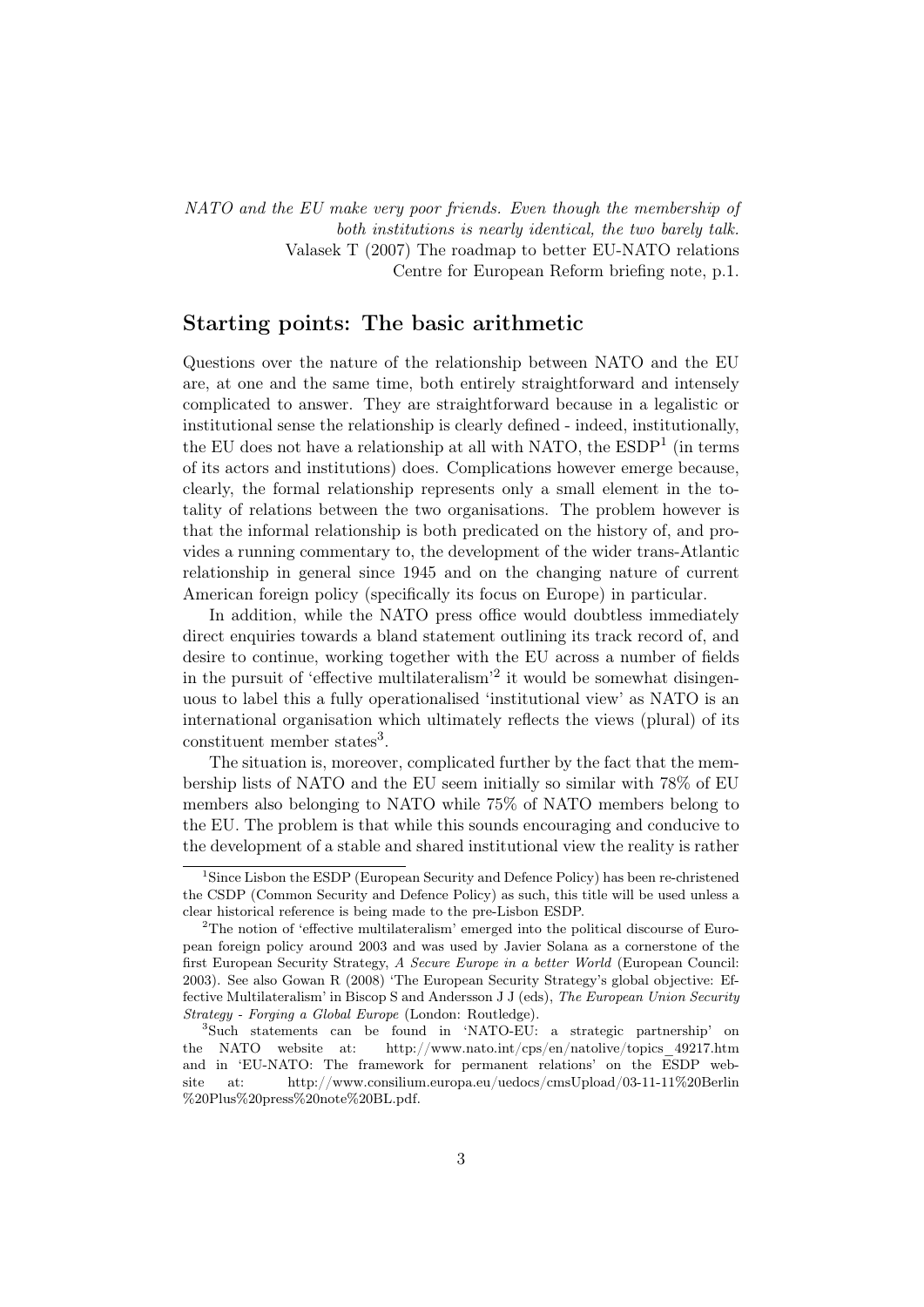less clear cut as the differences between the two organisation's membership lists remain more important than the similarities<sup>4</sup>. To put it bluntly, one body contains the globe's only true 'superpower' and the other does not. Similarly, one body is strictly intergovernmental in character relying on consensus to create policy while the other is a much less traditional structure where consensus remains important but where it is not the only mode of decision making and where cross-sector bargaining is often utilised<sup>5</sup>.

To complicate things further, if further complication was required, the accession candidates to each body are unlikely to help simplify the institutional picture to any great extent. While most of those European countries that are currently NATO but not EU members are likely to seek EU membership in the future those that are EU members but not NATO members are all, for various reasons, unlikely to want to join NATO. This leaves NATO's main player, the USA, outside the EU and a group of, for want of a better label, 'former neutrals' in the EU who are unlikely ever to join NATO. When we throw Turkey and its never-ending EU accession process into this mix, we can see that NATO and EU membership is not about to coalesce, in terms of major players at least, anytime soon. Furthermore, it is now also clear that the prevailing post-Cold War 'conveyer-belt model' of NATO accession leading eventually to EU accession; a model which portrayed NATO and the EU as two sides of the same 'grand institutional design' for European security, is now seriously under threat. In terms of EU accession, only the current Nordic non-members are likely to be allowed to accede anytime soon with the countries of the Western Balkans acceding only in the medium term at best while fundamentally important political obstacles remain in respect of any serious consideration of Turkish membership. In part because of the slowing of the EU accession 'conveyor-belt' future NATO accession also seems likely to be confined to the countries of the Western Balkans and is likely to definitively exclude the expansion into the Black Sea and Caucuses areas which was once perhaps envisaged.

<sup>4</sup>Thirty two European countries (plus the USA and Canada) are members of either the EU or NATO. Twenty one are members of both organisations: Belgium, Bulgaria, the Czech Republic, Denmark, Estonia, France, Germany, Greece, Hungary, Italy, Latvia, Lithuania, Luxembourg, the Netherlands, Poland, Portugal, Romania, Slovakia, Slovenia, Spain and the UK. Five European countries (plus the USA and Canada) are members of NATO but not of the EU: Albania, Croatia, Iceland, Norway and Turkey - all five are likely or potential future EU members. Six European countries are EU members but not NATO members: Austria, Cyprus, Finland, Ireland, Malta and Sweden - with NATO membership rated as 'rather unlikely' for the foreseeable future in any of them.

<sup>&</sup>lt;sup>5</sup>See for instance the edited work by Evans P B, Jacobsen H K and Putnam R D (1993) International Bargaining and Domestic Politics: Double-Edged Diplomacy (Berkeley: University of California Press) and particularly Putnam's chapter in this volume, 'Diplomacy and Domestic Politics: The Logic of Two-Level Games'. In the literature on the EU and NATO, Janne Haaland Matlary (2009) leans heavily on the work of Putnam in his book European Security Dynamics: In the new national interest (Basingstoke: Palgrave MacMillan).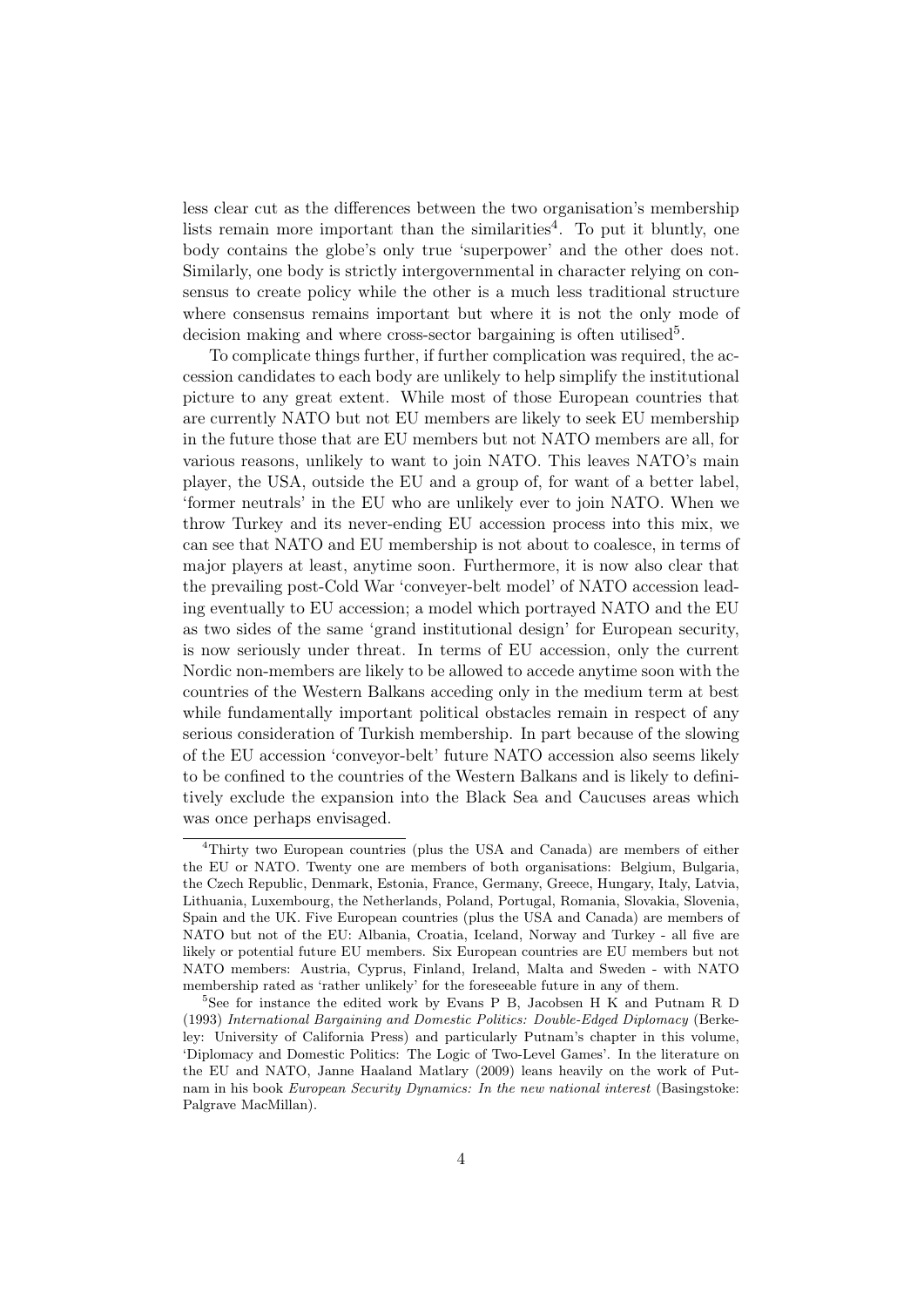Notwithstanding the importance of the issues alluded to above - US-EU relations, the lack of a firm institutional relationship between NATO and the EU and the problems associated with the differing current and future membership rosters of the two bodies, the issue of economics must also be considered here. The specific impact of the financial crisis and the tensions it brings in respect of European defence spending will be discussed below however the impact of the sovereign debt crisis in the Euro-zone and its impact on European integration more generally remains a major factor in the broader trans-Atlantic relationship because it will define the nature of the integration process for a generation to come<sup>6</sup>.

Together these meta-issues - US foreign policy and the changing nature of the US commitment to Europe and European integration and enlargement - define the boundaries within which the emerging institutional relationship between NATO and the EU is and will be shaped. Historically they have been separate but interrelated processes with the Europeans being very keen to encourage and bolster the US commitment to European defence and security while the Americans were cognisant of Europe's centrality to their own defence. Such traditionally accepted understandings are however now increasingly coming under threat. Europe is no longer the locus of US security while the Europeans seem either unable or unwilling to either pay to retain a full-scale US commitment to Europe or to pay to adequately replace it.

## Ends and Beginnings - From post-Cold War to (post) post-Cold War

Since the end of the Cold War the 'institutional debate' on European security has sotto voce concerned the issue of whether, eventually, the European Union would coalesce into a sufficiently strong and stable political actor such that it would replace NATO as the preeminent European security institution. This discussion has been mirrored by a series of much broader politico-ideological debates over US 'decline' and 'the rise of Europe' in the  $21<sup>st</sup>$  century<sup>7</sup>.

<sup>&</sup>lt;sup>6</sup>In the aftermath of the Greek bail-out in March 2010 the way in which the decisions were taken and the implications for Europe-wide economic management led to a major discussion over the likely increasing dominance of Germany in the future integration process. See for example, Paul Taylor (26/3/2010), 'Euro zone deal points to a more German Europe', Reuters.

<sup>&</sup>lt;sup>7</sup>On the former, see for example Kagan R (2002) Of Paradise and Power: America and Europe in the New World Order (New York: Knopf), Nye J S (2004) Soft Power: The Means to Success in World Politics (New York: Public Affairs), Vedrine H (2007) History Strikes Back - How States, nations and conflicts are shaping the  $21^{st}$  century (Washington DC: Brookings Institution Press), Darwin J (2007) After Tamerlane: The Rise and Fall of Global Empires, 1400-2000 (London: Penguin), Kagan R (2008) The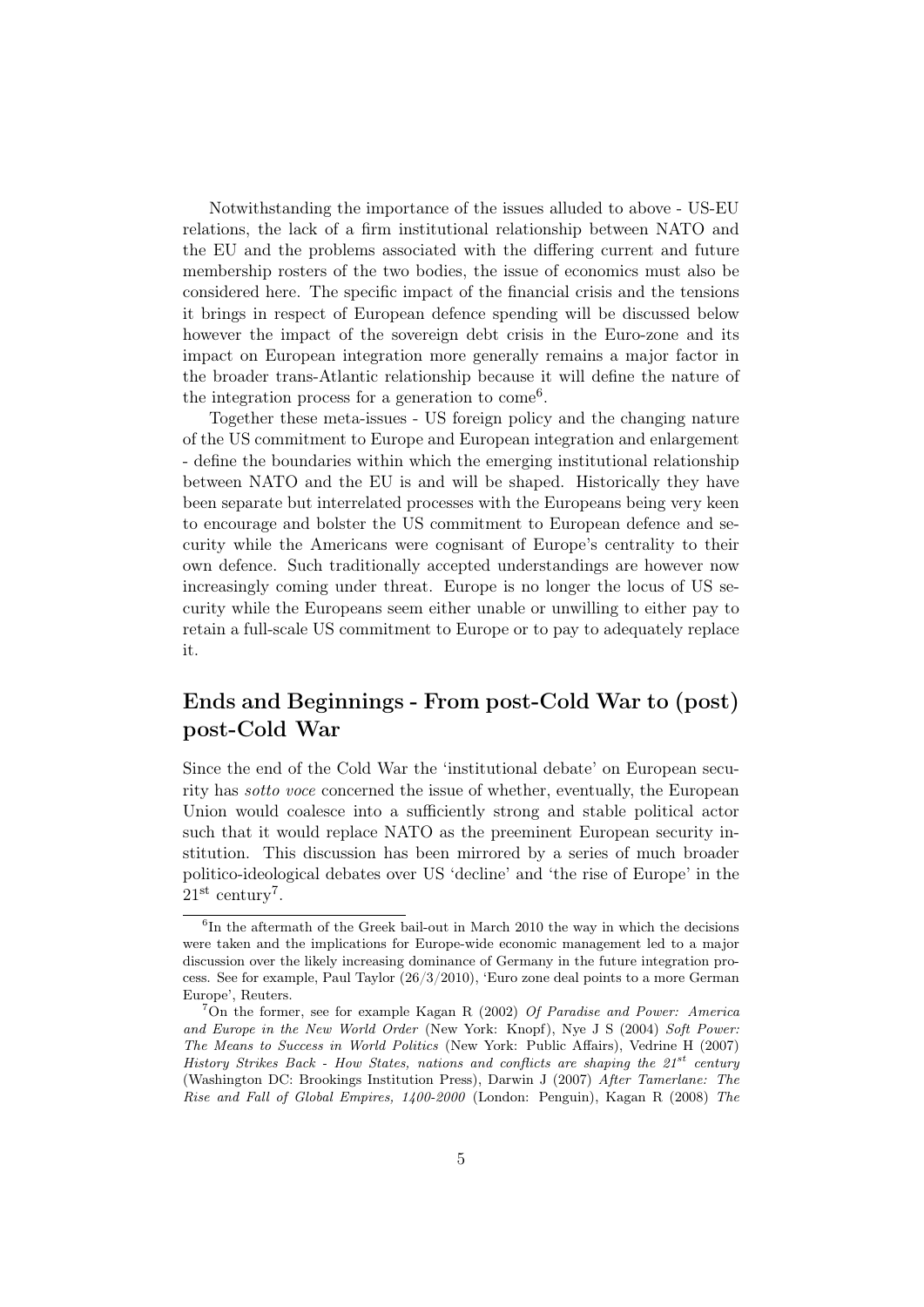The end of the Cold War utterly transformed Europe and the limits of the European project. After the integration 'hiatus' of the 1980s steady progress was made throughout the 1990s and after the turn of the century in each of the four main realms of integration, economic/monetary, citizens/social Europe, foreign policy and enlargement. On a more general level, however, the slow if perpetual change in the nature of the state saw, in Bobbit's terms<sup>8</sup>, a metamorphosis from the nation-state dominated system of the 19th and  $20<sup>th</sup>$  centuries to the market state system of the  $21<sup>st</sup>$  century. This created a very different world to that which had existed pre-1989 and threw up many novel problems.

The end of the Soviet Union saw the end of the 'existential' nuclear threat, but in its place emerged a host of second order conflicts and disputes previously suppressed by the Cold War system of international relations religious, sectarian, nationalist, ethnic, socio-cultural, economic and environmental which quickly became 'securitised' in the context of the so-called 'new security agenda<sup>'9</sup>. Europe was thus now surrounded by potential 'instability' from the Balkans to North Africa, the Middle East/Central Asia and Eastern Europe and the Caucasus. The existential but effectively 'managed' danger of the Cold War had been replaced by a series of lower level but completely unmanaged threats to peace and general security in Europe.

Crucially however this was a world in which the EU was expected to increase its influence. The EU was viewed as a rising power - economically and, increasingly also it seemed, politically - with a bright future in which it was well placed to exploit the changing nature of international relations after 1989. The end of the existential 'threat' of nuclear war and the subsequent de-nationalisation and de-territorialisation of security helped shift the

Return of History and the End of Dreams (London: Atlantic Books) and Chua A (2009) Day of Empire - How Hyperpowers Rise to Global Dominance, and how they fall (New York: First Anchor Books). On the latter, see also Reid T R (2004) The United States of Europe (London: Penguin), Rifkin J (2004) The European Dream - How Europe's vision of the future is quietly eclipsing the American Dream (Cambridge: Polity Press), McCormick J The European Superpower (Basingstoke: Palgrave MacMillan), Leonard M (2005) Why Europe will run the  $21^{st}$  Century (London: Harper Collins), Cooper R (2007) The Breaking of Nations - Order and Chaos in the  $21^{st}$  Century (London: Atlantic Books) and Youngs R (2010) Europe's Decline and Fall - The Struggle against Global Irrelevance (London: Profile Books).

<sup>8</sup>For an exposition of the theory that changes in the nature of the state bring about, in a progressive cyclical manner, changes in the nature of the international system they constitute, see Bobbit P (2002) The Shield of Achilles: War, Peace and the Course of History (London: Penguin). The changing nature of the state in globalisation is a huge topic, other labels for the new state form include the ubiquitous neo-liberal state and the 'service' state. See, Laffan, Brigid, R. O'Donnell and M Smith (2000) Europe's experimental union: Rethinking integration (London: Routledge).

<sup>&</sup>lt;sup>9</sup>The two 'classic' works in this field are Buzan B (1991) *People, States and Fear: An* Agenda for International Security Studies in the Post-Cold War Era (Hemel Hempstead: Harvester Wheatsheaf) and Ole Weaver et al. (1993) Identity, Migration and the new Security Agenda in Europe (London: Pinter Publishers).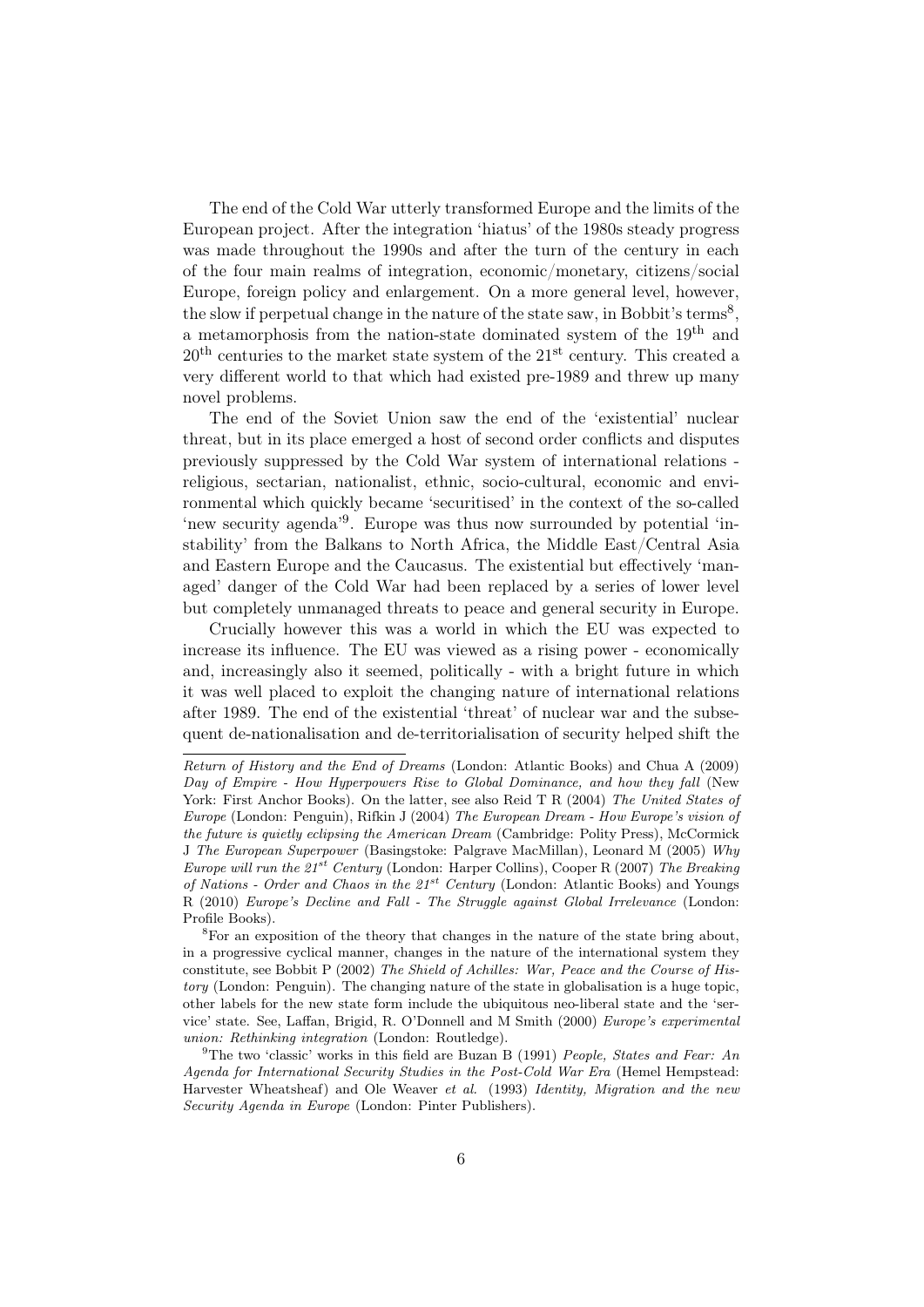focus away from the state and towards the multilateral level thus providing 'space' for a functional security policy based not on defence of the motherland but on rather less tangible issues such as human rights and individual security<sup>10</sup>. The object, in terms of the development of the EU's 'human security paradigm' was not to seek 'victory' in the traditional sense but instead to facilitate the possibility of allowing 'politics' to reassert itself in a conflict situation. The EU, with its traditional concentration on a multilateral approach to international problems, reflecting its own internal structures and mechanisms designed to promote consultation and compromise combined with its traditional 'civilian power' heritage in respect of foreign policy thus seemed to 'fit the bill' perfectly as an emerging post Cold War security actor. This cosy vision was rather quickly exposed however as untenable by the emerging conflicts across Yugoslavia where the EU suffered grievously from believing too much in its own rhetoric and, ultimately, in its inability to back up its words with tangible force<sup>11</sup>.

In terms of EU foreign policy in particular Keukeleire and MacNaughton (2008) neatly summarise the areas of tension arising at the end of the Cold War by identifying the four binary choices which functioned as the 'historically embedded' primary concerns in the European security field up to 1989. They were the choices between European integration and Atlantic solidarity, civilian power and military power, intergovernmentalism and the 'Community Method' and external objectives and inter-related integration and identity objectives. During the Cold War clear choices were made in respect of the Atlantic solidarity, civilian power, intergovernmentalism and integration and identity objectives<sup>12</sup>, these traditional choices were however to come under serious pressure during the post-Cold War era.

While the purpose of this paper is not to give an historical account of the metamorphosis of European security provision over the last twenty years it is nevertheless important to make the point that the optimistic vision of a Europe released from the bonds of the Cold War to help fashion the post-Cold War world in its own institutional/multilateral image has not come to pass. Indeed, as Toje noted in the shadow of the outbreak of armed conflict

<sup>&</sup>lt;sup>10</sup>See Haaland-Matlary J (2009) European Union Security Dynamics: In the New National Interest (Basingstoke: Palgrave MacMillan) p.23.

 $11$ For a contemporary account of the crisis see Smith C J (1996) 'Conflict in the Balkans and the possibility of a European Union Common Foreign and Security Policy', International Relations, XIII(2).

<sup>&</sup>lt;sup>12</sup>Keukeleire S and MacNaughton J (2008) The Foreign Policy of the European Union (Basingstoke: Palgrave MacMillan). Perhaps the most significant impact of the end of the Cold War was however that the collapse of the Soviet Union brought an end to the notion that the European Union could become a traditional state - even a federal one requiring the setting of a hard boundary to the east and the permanent exclusion of Russia from the EU. Subsequent CEE entry into the EU in 2004 thus fundamentally changed the integration calculus. This point is made by Jean-Marie Gueherro (1993: 77) in La Fin de la démocratie (Paris, Flammarion) quoted in Majone G (2009a) Europe as the Would-be World Power - The EU at Fifty (Cambridge: CUP).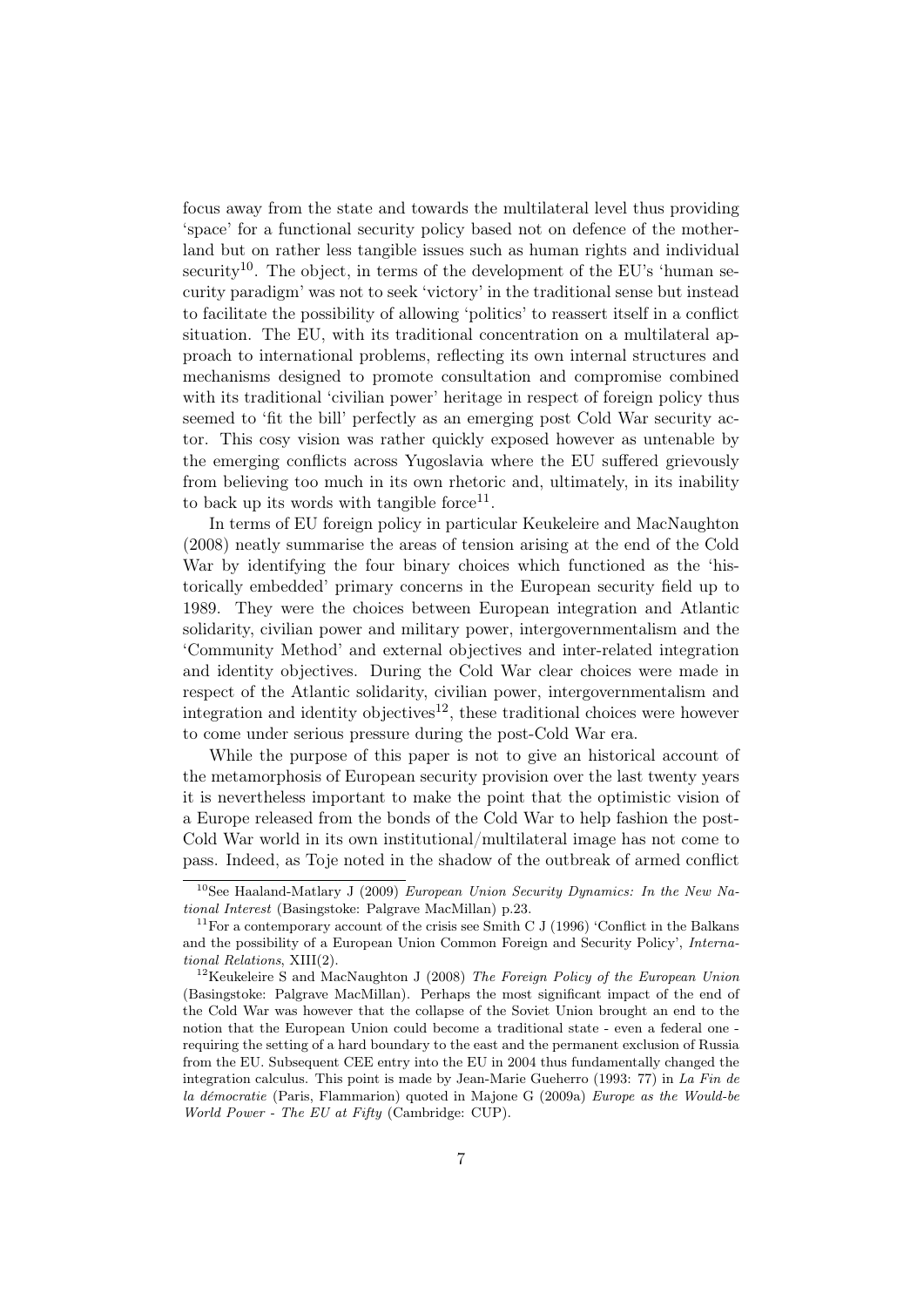#### between Russia and Georgia:

For nearly two decades our times were designated as an appendix - the 'post-Cold War' era. Many thought that we were venturing towards a global society based on shared ideals and regulated by supranational institutions. A world where 'soft power' and international inclinations would be more important than interests and power resources. There are signs that we are moving in the opposite direction. Toje A (2008) The EU, NATO and European Defence - A slow train coming, Occasional Paper n<sup>o</sup>74 European Institute for Security Studies, p.8.

The world changed again. A reliance on Atlanticism was not enough and the Europeanisation - to some extent at least - of security and defence provision became necessary; but just as the European Union had put in place the mechanisms to give procedural and institutional clarity to its civilian power posture or 'corporate image' the disadvantages of using this approach alone became apparent; in response to the problems associated with political splits over the Iraq War the Constitutional Treaty and the subsequent Lisbon Reform Treaty compromise saw the end of the pillared arrangement used since Maastricht with a consolidation, if not a true 'communitisation', of foreign and security policy structures replacing existing ad hoc arrangements; and finally, real effort was made to ensure that the EU had a discernable impact on actual foreign policy issues rather than simply being used to buttress internal European coordination thus attempting to address the eternal questions over 'actorness' and the 'capabilities/expectation gap'.

The exact date of the end of the post-Cold War remains a matter of some conjecture but the effect of a raft of global developments such as the wars in former Yugoslavia,  $9/11$  and the European response to them, the subsequent prosecution of the 'War against Terror', the rise of the BRICS and of China in particular - and the global (though predominantly western) financial crisis of 2007 have all impacted significantly on both the 'settled view' of European security outlined by Keukeleire and MacNaughton (2008) above and on the optimistic post-Cold War visions of Europe's new place in the world forwarded in the immediate aftermath of the Cold War.

While the debate about US decline remains ongoing it is increasingly clear that expectations in respect of the emergence of a stronger European political actor have not been fulfilled. Yes, much of the EU now uses the Euro and yes, the EU now has a Common Foreign and Security Policy, its own diplomatic service and the possibility to generate, sustain and direct smallscale operations with military forces<sup>13</sup> in the context of a Common Security

 $13$ For information on all such EU operations up to 2007 see the short monograph by Bastian Giegerich (2008) European Military Crisis Management: Connecting ambition with reality (IISS: Adelphi Paper 397) and, for a more detailed analysis, Merlingen M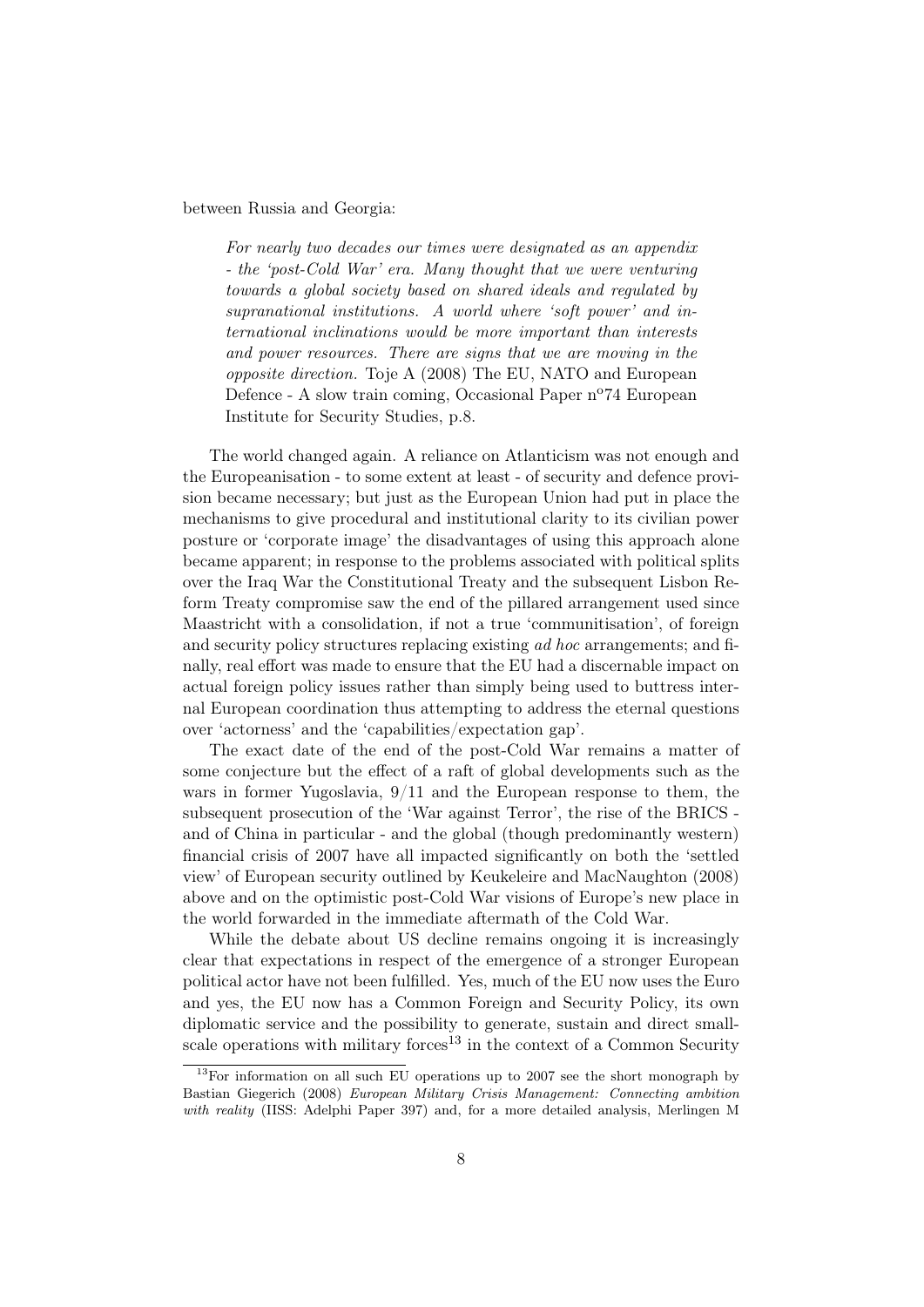and Defence Policy but while the tools may be theoretically 'available' the political consensus and consent to use them often is  $not<sup>14</sup>$ . The EU has not 'filled the gap' and the bi-polar 'west', the notion at the heart of much of the debate in this field since the beginning of the 1990s, has failed to materialise.

The post-Cold War notion of the EU as a 'rising' power of significant economic importance and with major roles to play in both international norm generation and in peace and stability operations, both globally and regionally, is clearly reflected by Javier Solana in relation to the European Security Strategy:

As the EU grows to encompass 25 countries with some 450 million inhabitants producing one quarter of the world's GDP, we have a duty to assume our responsibilities on the world stage. As a global actor the Union must now face up to its responsibility for global security. Solana J (2003) 'The EU Security Strategy: Implications for Europe's role in a Changing World' EUHR Speech, Berlin 12 November.

Clearly such claims now look rather shallow. The EU is increasingly viewed by third parties as a declining economic force in relative terms, norm generation through 'soft power' has proved difficult, the EU countries have found it difficult to maintain the notion that their 'postmodern' continent can be isolated from the chaos of the world outside and EU military operations have failed to really break the mould of previous policy actions.

It is then in this light that the current EU-NATO 'relationship' should thus be viewed. Particularly in the way that it sheds light on both internal European developments and on the way in which the emerging European construction is viewed and understood by other non-EU actors.

### EU defence and security: the institutional set up post-Lisbon

Before briefly outlining the post-Lisbon institutional set up in respect of EU foreign policy and defence cooperation it is perhaps necessary to reiterate the key point here in respect of 'EU behaviour' in the context of NATO, the EU states do not act - or even attempt to act - as a combined grouping of countries in this multilateral forum. When NATO-wide issues are discussed there is no pre-meeting of an 'EU caucus' which defines an 'EU-view' and adopts a settled position to be taken into the discussion with the non-EU members

and Ostrauskaite R (Eds) European Security and Defence Policy: An Implementation Perspective (London: Routledge).

<sup>&</sup>lt;sup>14</sup>This is true of NATO also when the Americans choose for whatever reason not to lead as indeed we will see in the context of the Libyan crisis 'case study' outlined below.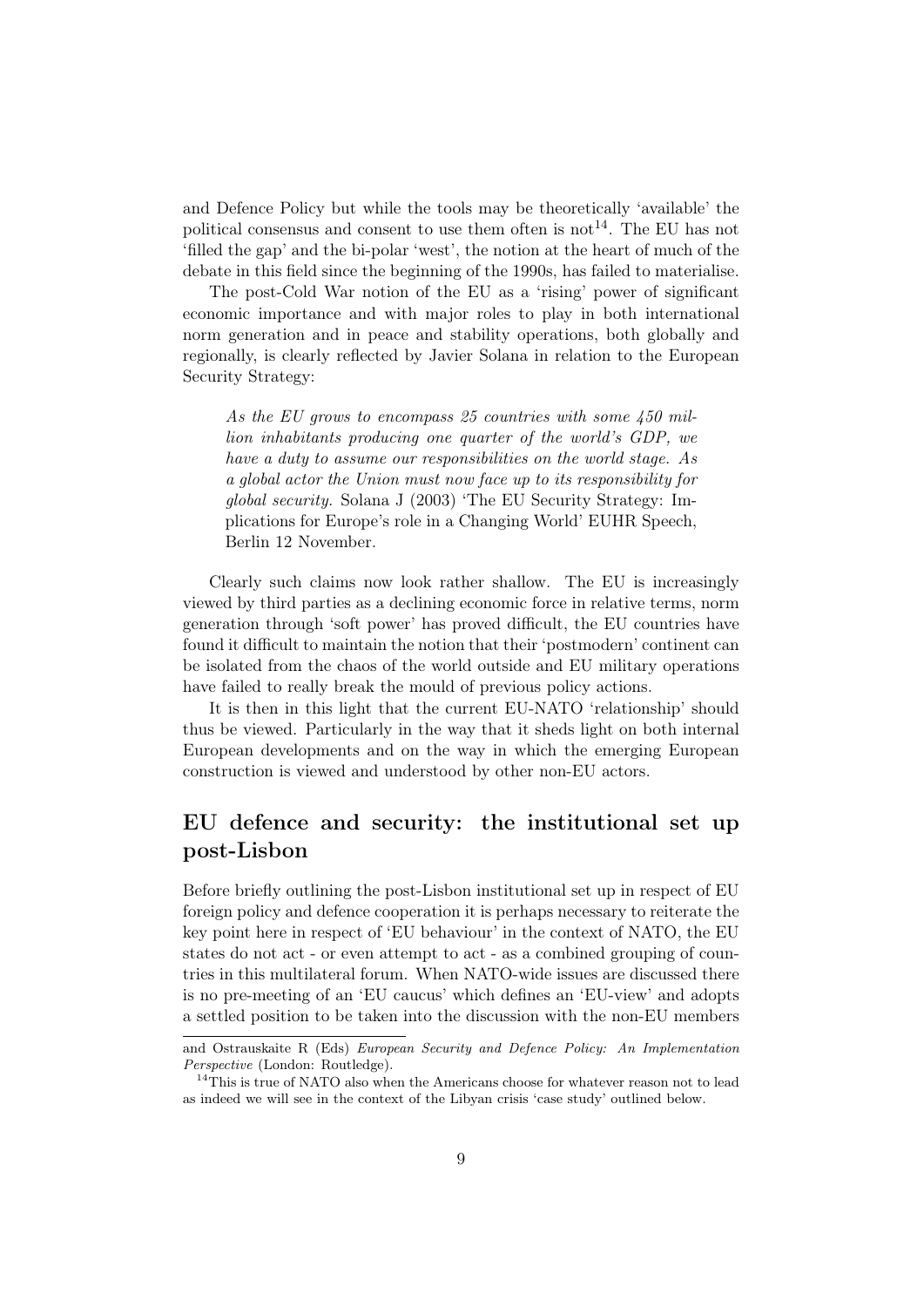of NATO - primarily, the USA, Canada and Turkey15. The EU Commission, moreover, has only a very constrained role to play in foreign and security policy beyond facilitating CFSP actions which require EC 'tools' (e.g. in respect of sanctions, trade or development-related financing) - again unlike the situation in respect of the WTO for instance where the Commission has the sole right of initiative in terms of setting policy agendas.

In terms of EU foreign policy making more broadly however, as Keukeleire and MacNaughton (2008: 110) note:

Although on paper the  $2^{nd}$  pillar would seem to be the locus for EU foreign policy, in practice the greater availability of instruments and useful budget lines in the  $1^{st}$  pillar, and the relative autonomy of the Commission in implementing EC policies and budgets, means that the  $1^{st}$  pillar is more involved in foreign policy making than one would expect from a purely institutional standpoint.

The CFSP is not really a 'common' policy - in the sense that was to emerge more generally in connection with the Maastricht Treaty reforms at all, but rather a 'co-ordination mechanism' which sees input from both the Member States and Community institutions. Moreover, the Member States pursue their own national foreign policies in parallel and maintain control over the fiscal, diplomatic and military resources that can potentially be accessed by the EU. This generally precludes the EU from acting in a consistent and predictable manner with other international  $\arccos^{16}$ . Under Maastricht's pillared structure arrangement, the CFSP remained intergovernmental in nature and thus institutionally and structurally different to the 'communitised' External Relations element of EU 'foreign policy'17 .

In this context Gegout provides a useful typology of 'CFSP issues' thus clarifying the different kinds of 'foreign policy' produced by the EU:

• Exclusively CFSP issues, such as declarations, common positions, joint actions and common strategies [Declaratory Policy];

 $15$ This point is, for instance, made by Hanna Ojanen (2011), The EU as a security actor: in and with the UN and NATO (p.72) in Blavoukos S and Bourantonis D (eds) The  $EU$ Presence in International Organizations (London: Routledge). See also, Tomas Valasek (2007) The Roadmap to better EU-NATO relations (Centre for European Reform briefing note) p.5: 'If the EU insisted on having its own personality in NATO before Europe could truly speak with one voice, it would only frustrate the Americans and discourage them from taking NATO seriously."

<sup>&</sup>lt;sup>16</sup>Toje A (2010) The European Union as a Small Power - After the Post-Cold War (Basingstoke: Palgrave MacMillan) p.16

<sup>&</sup>lt;sup>17</sup>It is important to note here that the totality of EU 'foreign policy' in the broad sense cannot however be restricted to the CFSP as this is to give it far too narrow a focus. Indeed, throughout the 1990s, after the setback to a more ambitious policy approach in Yugoslavia, the EU Commission sought to develop its own 'communitised' foreign policy dynamic in relation to trade policy, development co-operation, various association agreements and enlargement etc., see Keukeleire and MacNaughton (2008) p.12.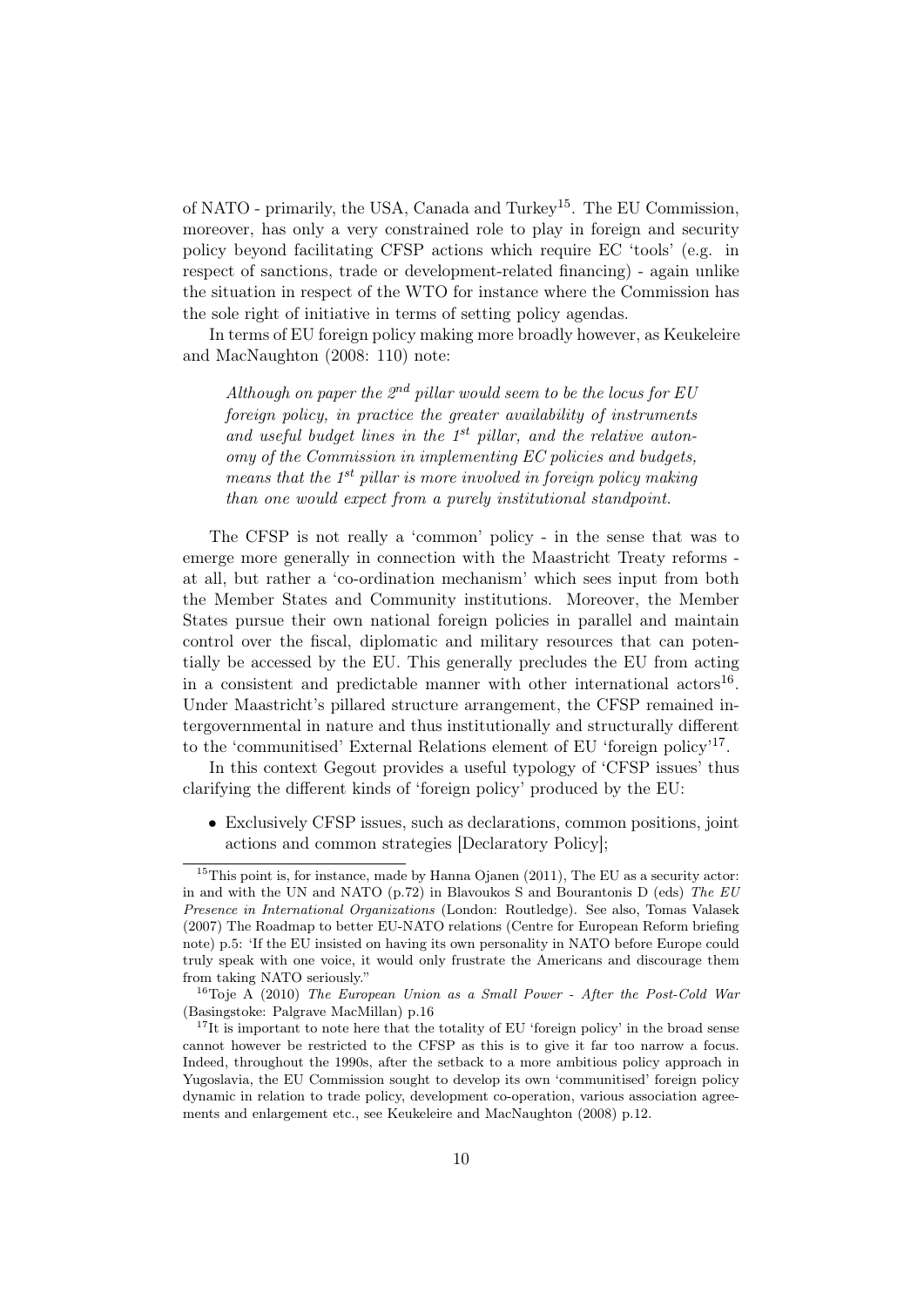- Mixed CFSP-EC issues, namely CFSP issues requiring EC decisions in order to be implemented ['Soft power' issues];
- ESDP issues, relating purely to defence and security policy ['Hard'  $power]^{18}$ .

It must nevertheless be reiterated once again here that the foreign and security policy of the EU is not a substitute for national foreign and defence policies but rather an addition to them. This reality is enshrined in relation to EU competences and the conferral of powers. The EU can only act within the limits of the powers conferred on it by the member states in the treaties. Competences not conferred thus remain with the member states.

As Keukeleire and MacNaughton (2008: 99) again note, this principle is

crucial to understanding the nature of the EU's foreign policy. It implies that the Union has no general legal basis authorising it to act vis-a-vis the external environment. Hence when we evaluate the EU's foreign policy, we should never expect the EU to have an exclusive or all encompassing foreign policy. In fact, given its institutional competences, the expectation should rather be that the EU would not act in certain aspects of foreign, security and defence policy.

The Common Security and Defence Policy was clearly a major element in the Reform Treaty process, well over one third of the changes made to the treaties related in one way or another to this particular policy area while the reform process as a whole was billed as making the EU 'a more effective global actor'. As such, the Lisbon Reform Treaty sought to introduce a number of quite significant changes to the way in which foreign policy operated in an EU context, namely;

- the dismantling of the pillar system and the drawing together of all of the Union's external activity under one treaty title (Title V)<sup>19</sup>;
- the Union as a whole, not just the EC was granted 'legal personality';
- the creation of a High Representative for Foreign Affairs and Security Policy (combining the posts of Representative for CFSP and Commissioner for External Relations) heading up the new External Action Service;

 $18$ Gegout C (2010) European Foreign and Security Policy: States, Power, Institutions and American Hegemony (Toronto: University of Toronto Press) p.10.

 $19$ The *de facto* distinction between pillars one and two nevertheless remains in respect of external relations on the one hand and foreign and defence policy on the other as issues pertaining to the former are discussed within the context of the Treaty on the Functioning of the EU (TFEU) while the latter is discussed on the basis of the Treaty on European Union (TEU). See, Gegout, ibid, footnote 1 p.199.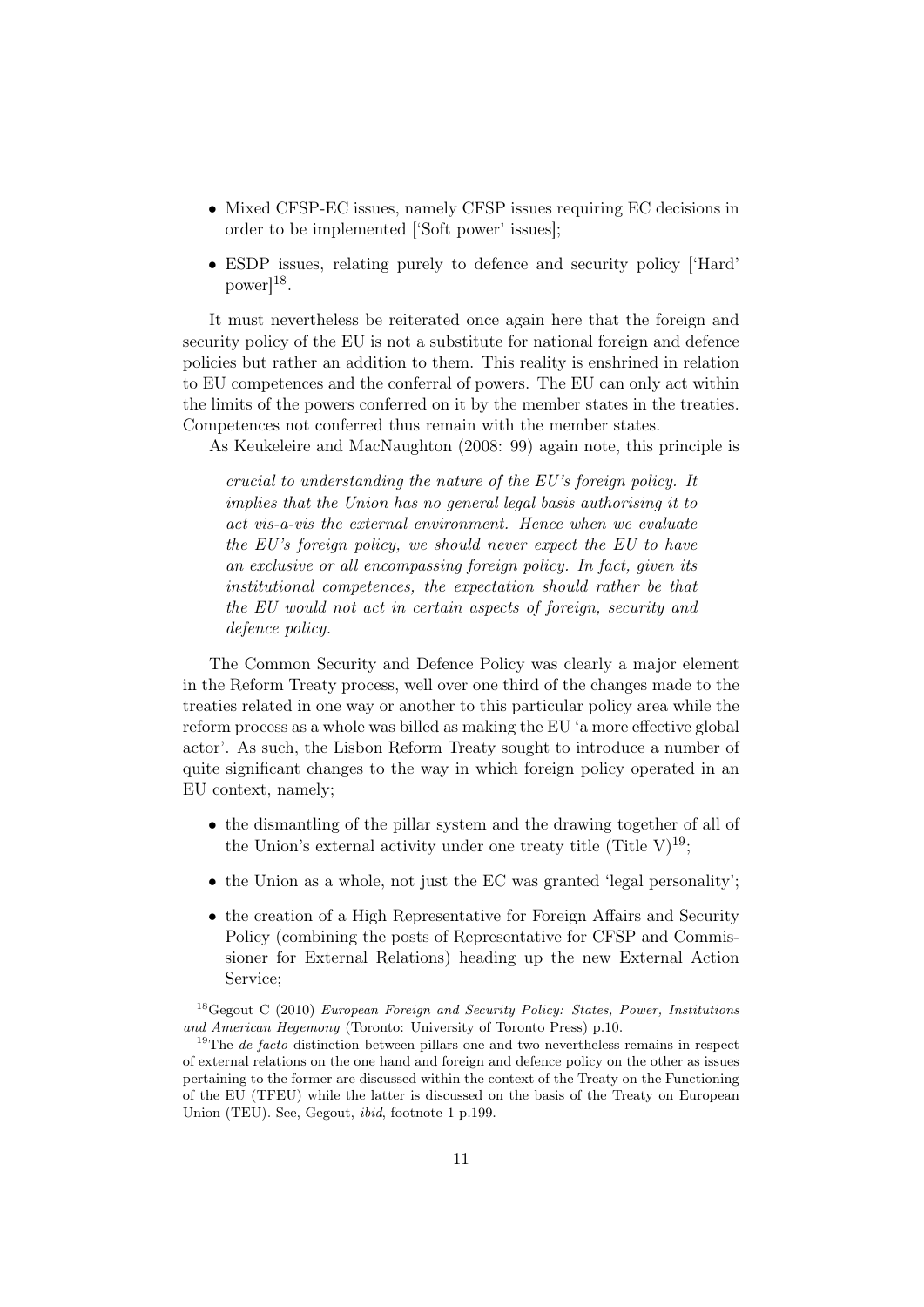- the creation of a new post of European Council President;
- the significant enhancement of the original 'Petersburg Tasks'<sup>20</sup>, the creation of a new 'EU solidarity clause' and the setting up of the European Defence Agency (dealing with military equipment procurement issues); -
- added joint disarmament, post-conflict stabilisation and the 'fight against terrorism' to its original list of tasks, thus expanding the original 'Petersburg' list;
- the possibility of permanent structured cooperation (PESCO).

The focus here on humanitarian and rescue tasks, peacekeeping tasks and crisis management up to and including peace-making by the original WEU declaration reflects not only the prevailing European security situation in 1992 but also an appreciation of the primacy of NATO in institutional terms and of the history of EU competences in the foreign policy field - relating specifically to the 'civilian power' tradition. As such, while all aspects of defence and security were to be discussed within this framework it was clear that traditional territorial defence would remain in the purview of NATO while 'new security agenda' issues in keeping with the pervasive de-territorialisation and de-nationalisation of defence were adopted by the WEU/EU. This position was further strengthened after the EU enlargement of 1995 which saw Austria, Sweden and Finland join the EU, indeed Sweden and Finland in particular were to play a key role in the promotion, adoption and development of the EU's civilian crisis management potentials alongside those of military crisis management stressed since the original formulation of the Petersburg tasks<sup>21</sup>. Notwithstanding these advances however, EU foreign and security policy and the defence provisions which form a part of that of policy area remain resolutely intergovernmental, indeed as Toje notes: 'Although certainly an achievement, the treaty is a far cry from making the EU into a 'single state with one army, one constitution and one foreign policy' as called for by Joschka Fisher in 1998'22 .

<sup>20</sup>The original 'Petersberg tasks' formed an integral part of the European security and defence policy (ESDP). They were explicitly included in the Treaty on European Union (Article 17) and cover various actions associated with humanitarian and rescue tasks, peacekeeping and crisis management/peacemaking. These tasks were set out in the Petersberg Declaration adopted at the Ministerial Council of the Western European Union (WEU) in June 1992. Here, the WEU Member States declared their readiness to make available to the WEU, but also to NATO and the European Union, military units from the whole spectrum of their conventional armed forces.

 $21$ Sweden and Finland advocated the inclusion of the Petersberg crisis management tasks (humanitarian and rescue tasks, peacekeeping, crisis management and peace-making) into the 1997 Amsterdam Treaty, favouring a strengthened independent European ability to act in these areas. See, for example, Toumioja E and Lindh A  $(30/4/2000)$  'Katastrofhjalpen duger inte' Dagens Nyheter.

 $^{22}$ Toje (2010), *ibid* p.22.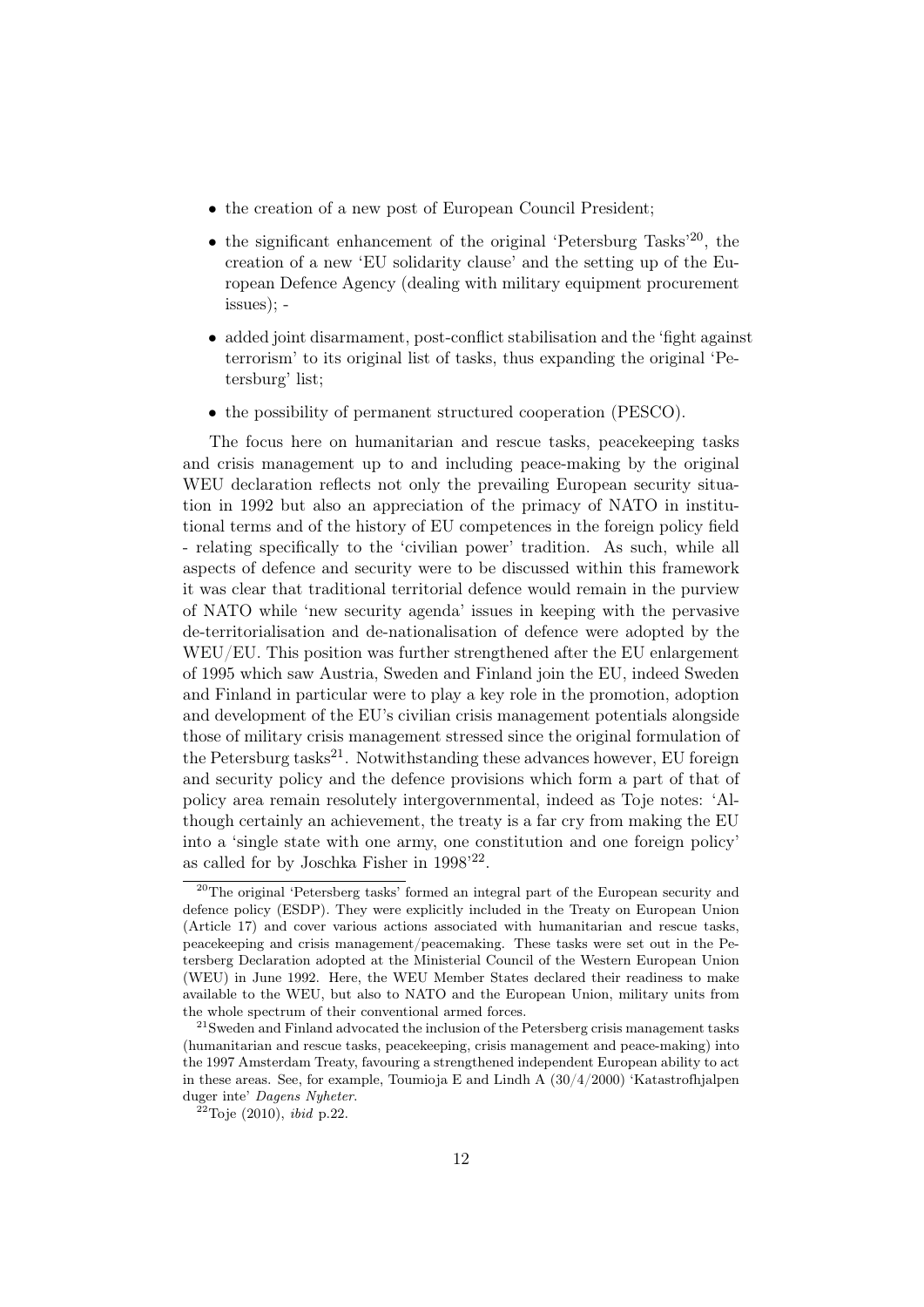While Verola similarly notes:

The CFSP provisions do not limit the competences of the member states in foreign policy matters. They do not grant the power of initiative to the European Commission and do not affect the specific nature of the common and security policy of the member states. 23

It thus seems clear that the traditional difference between the 'community method' of pillar one and the intergovernmentalism of pillar two remains though a significant body of opinion suggests that this should be seen more as a continuum than as a dividing line. 'Both formally and in practice pillars and methods are blurred' argue Keukeleire and MacNaughton (2008: 66). This relates in particular to the general academic discussion - concerning EU policy across the board - of the dual processes of 'Europeanisation' and 'Brusselisation'. In response to the demands being placed upon it significant changes have occurred in recent years over the way in which the EU treats the issues of defence and security. Where once, for example, the subject of European defence was 'taboo' and thus specifically avoided by the EU in order not to jeopardise the integrity of the Atlantic alliance<sup>24</sup> with the USA it is now actively pursued in order to maintain the residual Atlantic alliance and to help retain some level of American troop commitment to European defence.

# EU-NATO relations (ESDP-NATO) 'Berlin plus' and beyond

As noted previously, defence had long been something of a 'taboo' subject in relation to European integration. After the outbreak of the Korean War, the USA chose to pursue its security requirements in Europe through NATO. NATO's task, so succinctly defined by Lord Ismay (first Secretary General of NATO) was 'to keep the Russians out, the Americans in and the Germans down.' NATO remained the primary and unquestioned<sup>25</sup> European defence and security institution until the 1990s. By then however a combination of

<sup>23</sup>N Verola (2010) 'The New EU Foreign Policy under the Treaty of Lisbon' in F Bindi (ed) The Foreign Policy of the European Union: Assessing Europe's Role in the World (Washington DC: Brookings).

 $24$ The classic text in this regard is Fursdon E (1980) The European Defence Community: A History (London: MacMillan Press).

<sup>&</sup>lt;sup>25</sup>The major exception here was the attitude of France which, under De Gaulle, had left the integrated common structure (though not the political alliance) of NATO in 1967. Gaullist policy attempted to steer a separate path from that of the Americans in global politics which included the promotion of a far greater European defence effort - based around the EU and the logic of integration - in an attempt to promote Europe as a balancing geostrategic pole to American dominance.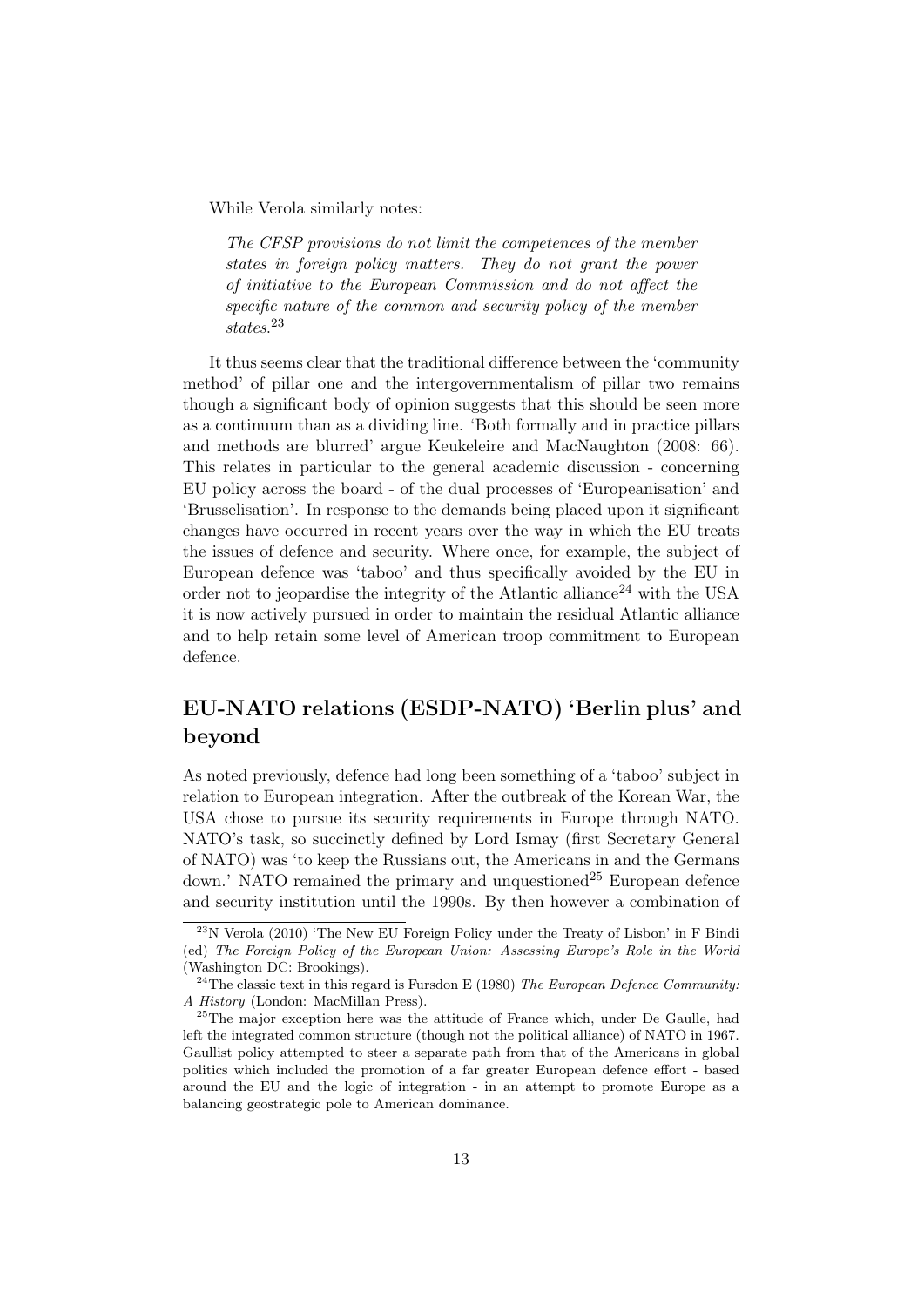the end of the Cold War, the changing nature of the security threat and the emergence of an EU with, after Maastricht, significant foreign policy ambitions, prompted change. Indeed, the foreign policy objectives of the EU set out at Maastricht were encompassed in the following objective; 'to assert its identity on the international scene, in particular through the implementation of a common foreign and security policy, including the framing of an eventual common defence policy, which might in time lead to a common defence.'

This aspiration must however be seen in the context of the ongoing struggles between federalists and intergovernmentalists in the EU and between 'Gaullists' and Atlantacists in NATO. As we saw in the previous section however the emerging CFSP did not, in practical terms, really progress the debate much further forward and the whole process quickly came to a grinding halt when faced with the outbreak of violence in the Balkans which ushered in the break-up of Yugoslavia. European foreign policy then settled down once again to being 'structural'26 in nature and promoted by the Commission primarily with, so-called, 'pillar one assets.'27

Continued EU impotence in the Balkans, specifically relating to the Kosovo crisis, saw the Americans again take the lead in a 'European' crisis at a time when the broader geostrategic debate about US decline and the rise of Europe was at its most intense. It was in this context that the Anglo-French summit at St Malo in 1998 saw a historic rapprochement between Britain and France over the EU's role in the European security architecture that was eventually to lead to the creation of the ESDP (European Security and Defence Policy). The compromise being that, given the changes in US views on NATO and European security, in order to keep the Americans engaged in Europe the creation of the ability for the EU states to act 'independently' was now necessary as the Americans were clearly no longer willing to pay for the cost of European security alone.

This is not to imply that national interest had been put aside and that Britain and France now agreed on tactics - nor, indeed, that the Americans were initially happy with the outcome of St Malo - indeed it was to take two years before the ESDP was incorporated into the EU (2001 Treaty of Nice) and over four years before a compromise was struck with the Americans and

<sup>26</sup>Keukeleire and MacNaughton (2008) differentiate between 'conventional' and 'structural' foreign policy, defining structural foreign policy as 'a foreign policy which, conducted over the long term, seeks to influence or shape sustainable, political, legal, socio-economic. security and mental structures. These structures characterise not only states and interstate relations, but also societies, the position of individuals, relations between states and societies, and the international system as a whole' p.25-26.

<sup>&</sup>lt;sup>27</sup>Illustrative of this development was perhaps the development of the 'Rapid Reaction Mechanism' for international civil crisis management which was developed as a 'Community mechanism' (Pillar 1) for civil protection. See Council Decision of 23/10/2001 establishing a Community mechanism to facilitate reinforced cooperation in civil protection assistance interventions 2001/792/EC. Official Journal L297, 15 November 2001, pp 7-11 Article 1.1. The mechanism has been used on a number of occasions.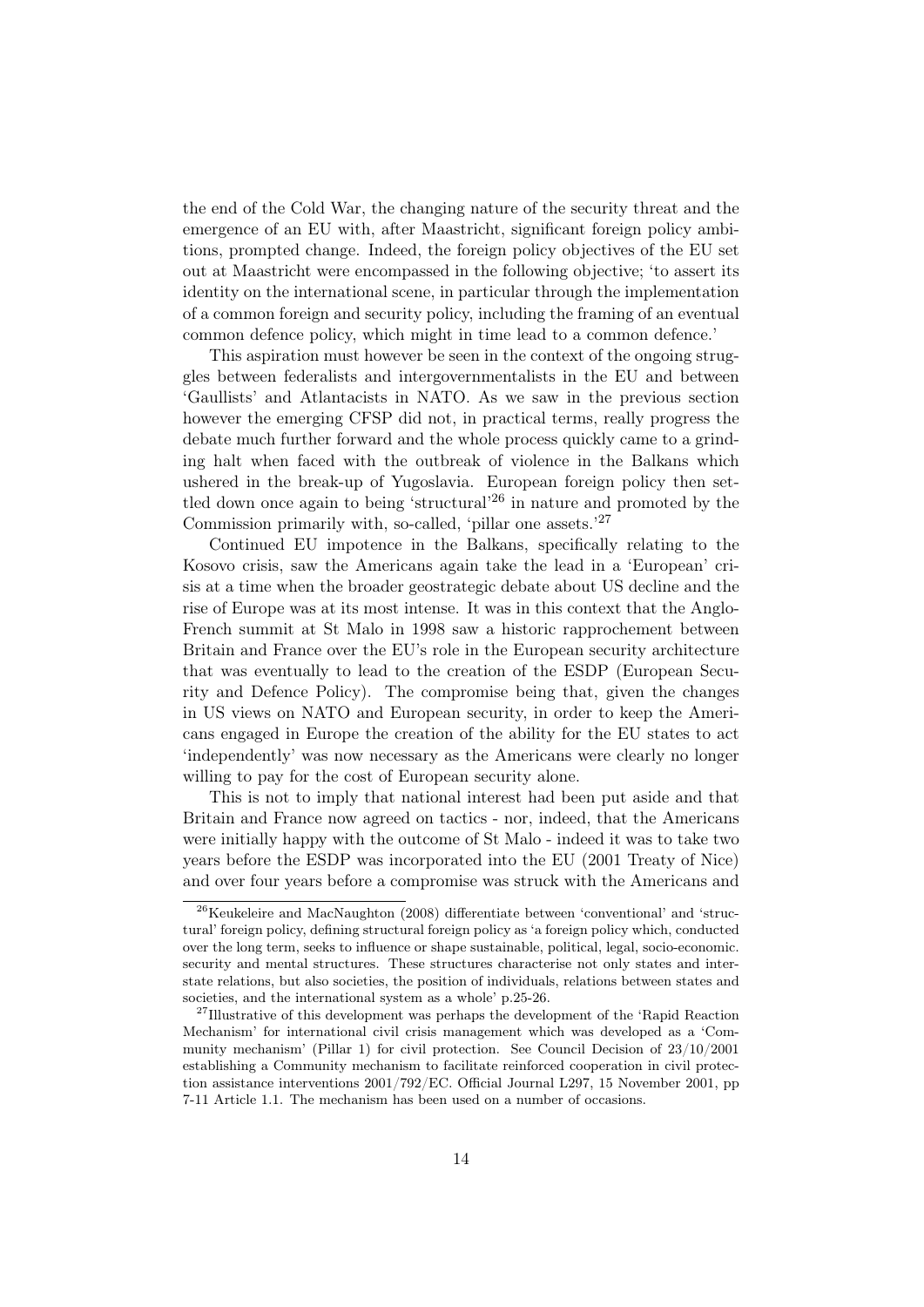other non-EU NATO members (primarily Turkey) over EU-NATO relations which came to be called 'the Berlin plus arrangements'.

Still concerned over the potential for a vigorous and 'Gaullist' EU to challenge American supremacy in the western alliance the then US Secretary of State, Madeleine Albright, agreed to the ESDP and thus to a potentially increased EU role in the defence and security of Europe under three conditions - subsequently to become known as 'the 3 D's'. These conditions were designed to ensure that the EU would not seek to Duplicate NATO assets, Discriminate against non-EU NATO members, or attempt to Decouple the EU from NATO<sup>28</sup>.

The Berlin plus arrangements brought to a close one of the three interlocking European security debates that had been ongoing since the end of the Cold War - namely over the new 'institutional framework' of European security<sup>29</sup>. Since the St Malo meeting between Britain and France a number of key developments had taken place:

- NATO's  $50^{th}$  Anniversary (April 1999);
- NATO enlargement to include Poland, Hungary and the Czech Republic;
- The European Council meeting in Cologne (June 1999) which saw the WEU (Western European Union) folded into the EU and the EU claim that it would have a functioning Defence Policy by 2001;
- Javier Solana appointed head of the WEU in addition to his role as High Representative for CFSP;
- Helsinki European Council (December 1999) in response to the Kosovo crisis - mandated that the EU would be able to deploy up to 60 000 troops within 60 days for at least one year in relation to so-called 'Petersburg tasks' operations;
- In addition a number of new bodies were set up under the European Council.

What then did the Berlin plus arrangements specifically entail? The EU was guaranteed access to NATO planning capabilities for the preparation and execution of EU-led crisis management operations. The EU may also request that NATO provide a NATO European command option, under

<sup>&</sup>lt;sup>28</sup>Madeleine Albright, The Right Balance Will Secure NATO's Future, Financial Times, December 1998.

<sup>29</sup>See M E Brown (forthcoming, 2011) European Security: The Defining Debates (Boston: MIT Press). For Brown the other two defining debates concern the European response to the requirements for intervention - primarily in the Balkans - and the question of how far both NATO and the EU should enlarge.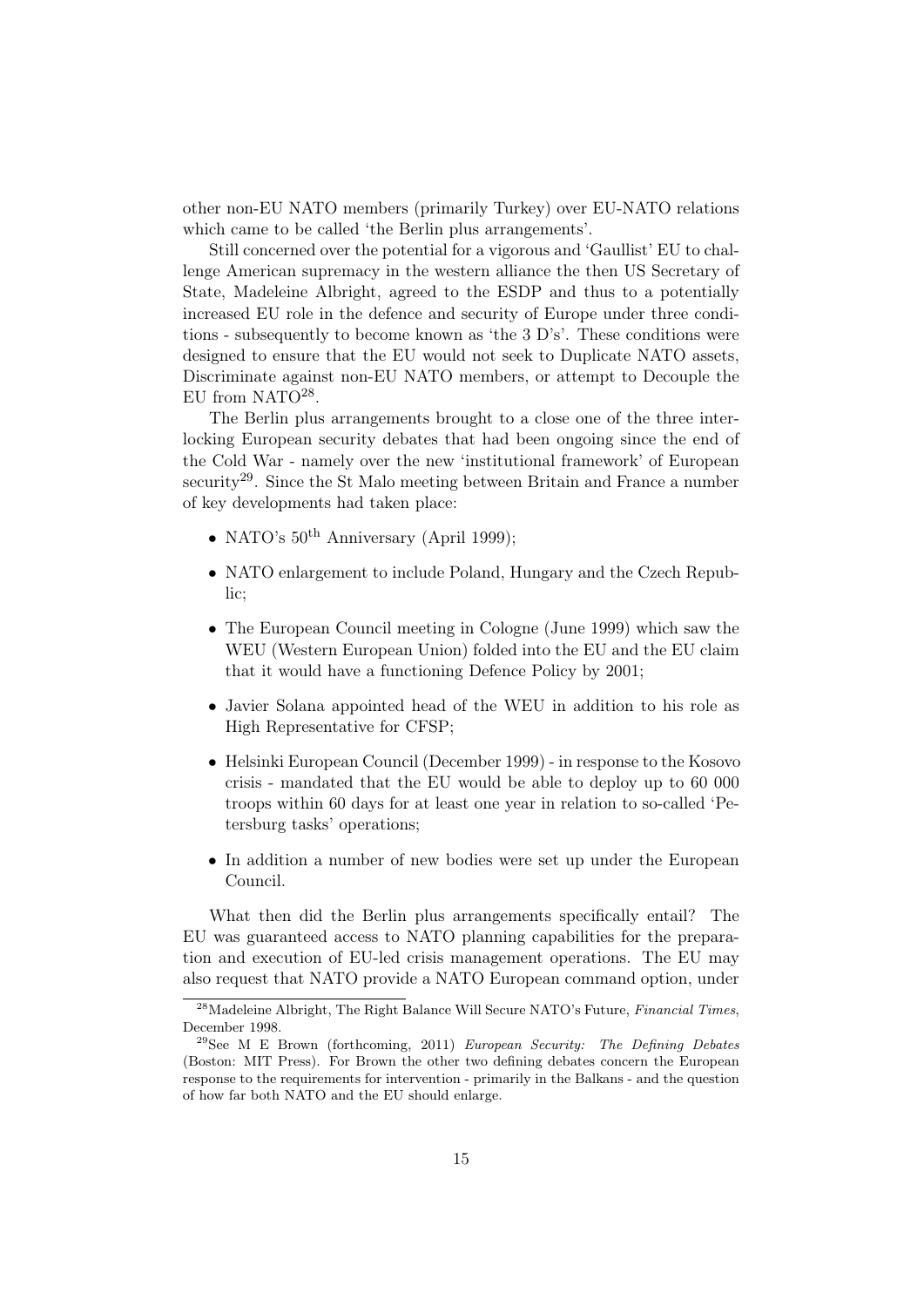DSACEUR30 for an EU-led operation. In addition, the EU has what was termed 'presumptive access' to NATO assets and capabilities. This template reduced the level of tension that had emerged in the relationship between NATO and the EU, in the best diplomatic tradition effectively 'squaring the circle' to some extent by confirming the integrity of the former while enabling progress towards a common security and defence policy for the latter. Fears over the potential emergence of an 'autonomous' EU defence actor were decisively addressed in relation to the setting up of an independent EU planning cell outside NATO - which would not now happen. However, NATO's claim to 'primacy' was questioned while the legitimacy of the EU's pursuit of a more autonomous security policy was undoubtedly enhanced  $31$ .

These arrangements were quickly tested as in March 2003 the EU's first operation was launched as NATO's Operation Allied Harmony was replaced by the EU's Operation Concordia. The core aim of Operation Concordia was, at the explicit request of the fYROM government, to contribute further to a stable secure environment and to allow the implementation of the August 2001 Ohrid Framework Agreement<sup>32</sup>. The operation contributed to the efforts to achieve a peaceful, democratic and prosperous country, as part of a region of stable countries, where an international security presence is no longer required. This operation was completed on 15 December 2003.

Similarly, the Council of the European Union decided on 12 July 2004 (Council Joint Action 2004/570/CFSP) to conduct a military operation in Bosnia and Herzegovina in the framework of the EU Common Security and Defence Policy (CSDP) launching the EUFOR Althea operation on 2 December 2004 to replace NATO's SFOR. In this instance cooperation works well with NATO's DSACUR acting as operational commander of the EU force (EUFOR Althea), interacting regularly with the EU's Political and Security Committee and facilitating meetings with the NAC (NATO's North Atlantic Council). Regular meetings are held along the length of the command chain from Secretary General level all the down to daily contact between officials on the ground in Bosnia. However as Howorth perceptively notes:

The fact that Bosnia is the sole example underscores the dramatic reality that political disagreements between member states - and particularly between Turkey and Cyprus - have essentially held the entire ESDP-NATO relationship hostage for years. What works

<sup>30</sup>DSACEUR (Deputy Supreme Allied Commander Europe) is always staffed by a European while SACUER is always an American.

 $31$ See J Sperling (2011), 'The European Union and NATO: subordinate partner, cooperative pillar, competing pole?' in Blavoukos S and Bourantonis D (eds) The EU Presence in International Organizations (London: Routledge).

<sup>&</sup>lt;sup>32</sup>A peace deal signed by the government of the Republic of Macedonia and ethnic Albanian representatives on August 13, 2001. The agreement ended the armed conflict between the National Liberation Army and Macedonian security forces and set the groundwork for improving the rights of ethnic Albanians in the territory.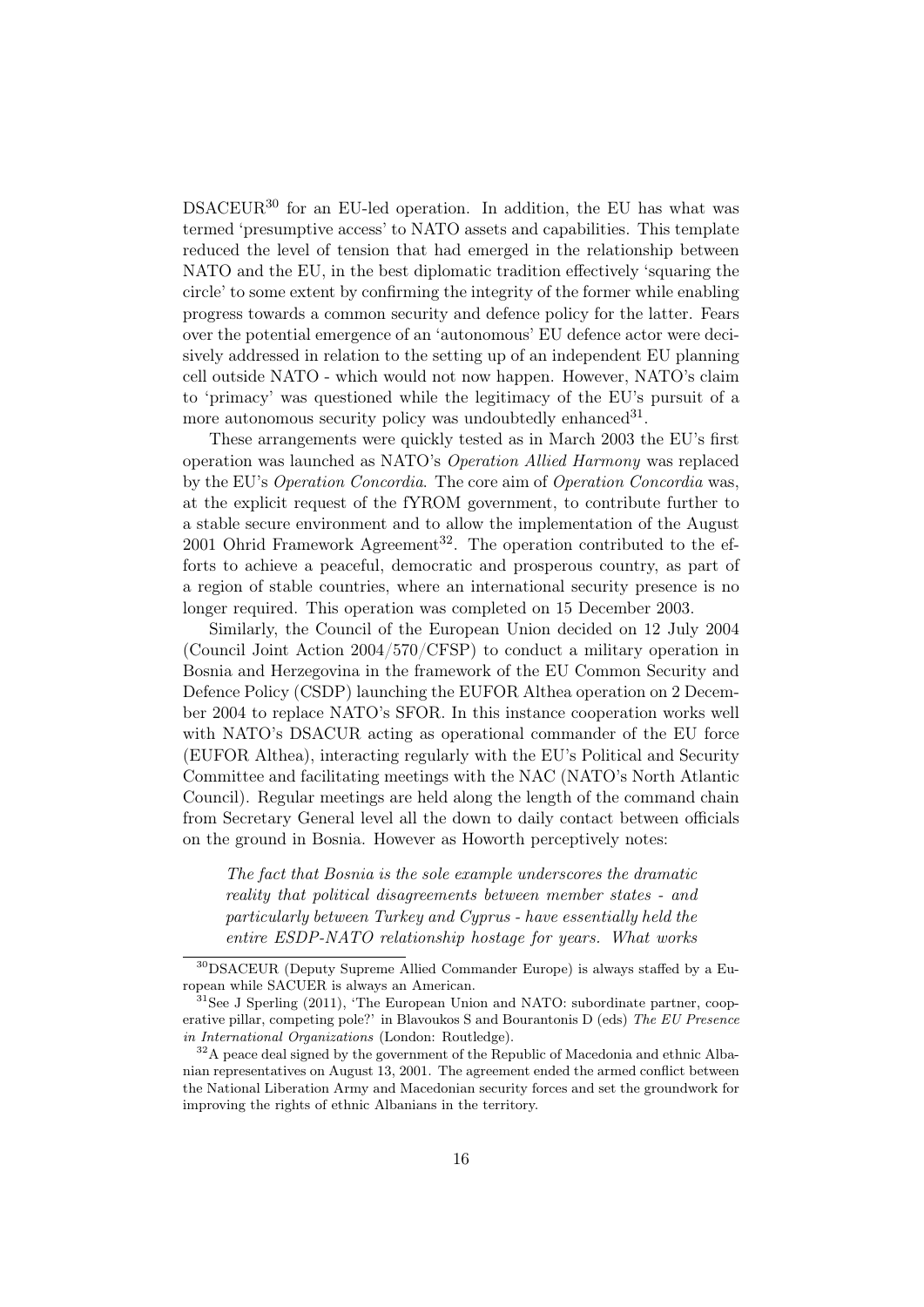#### well in Bosnia is not allowed to work at all in either Kosovo or Afghanistan - to the considerable detriment of all sides.  $33$

As the Berlin Plus arrangements were however originally conceived at a time where the EU was seeking to expand its physical capabilities and its capacity for independent action in relation to the changing strategic context around it such action was envisaged as likely to be taken without the Americans. Instead what has actually occurred in the Balkans, Afghanistan and now Libya is that the two organisations, NATO and the EU, have tended to work side by side - sometimes cooperatively as in Afghanistan, sometimes competitively, as in the Sudan and Kosovo. As such, the Berlin Plus arrangements as they are used in Bosnia are likely to be the second and last time that this approach to coordination is used.

The major reason for this relates not to practical implementation issues - the question of capabilities - but rather to more prosaic political and ideological differences between Europeans and Americans and specifically to the evolution of European thinking on the nature of security policy. Unlike its forerunner the ESDI (European Security and Defence Initiative) which was a limited concept to help the EU gain access to NATO capabilities, the ESDP is a fundamentally novel EU political project embracing the precepts of 'comprehensive security' (de-nationalisation, de-territorialisation, sovereignty pooling and the replacing of traditional state-based security with societal security). As such, while on the one level the 'fit' between NATO and the EU (hard power/soft power) would seem to be a good one in reality the situation is not quite so simple. American and European 'visions' of European security are actually diverging not converging, Americans - especially during the Bush-era - see NATO as being 'out of area or out of business' while the EU is uneasy about continuing to play a 'subordinate role' in the Western alliance. While, in practice, both need each other's political or material help the 'fit' is not automatic as neither side is willing to accept that such a 'division of labour' as has occurred in the Balkans and Afghanistan should be permanent.

### NATO-EU Problems - A relationship 'on hold' ?

In this light the question was often asked, are NATO and the EU complementary or competitive institutions? The answer to this question however presupposes that decisions are taken on a range of much broader issues relating to the direction and indeed the ultimate destination of the process of European integration. The problem here, however, is that such a decision on the finalité of the integration process is something that is likely to 'break' rather than 'make' the European Union as a global actor.

<sup>&</sup>lt;sup>33</sup>Howorth J (2009) 'NATO and ESDP: Institutional Complexities and Political Realities' Politique Étrangère (English Edition 4) p.95).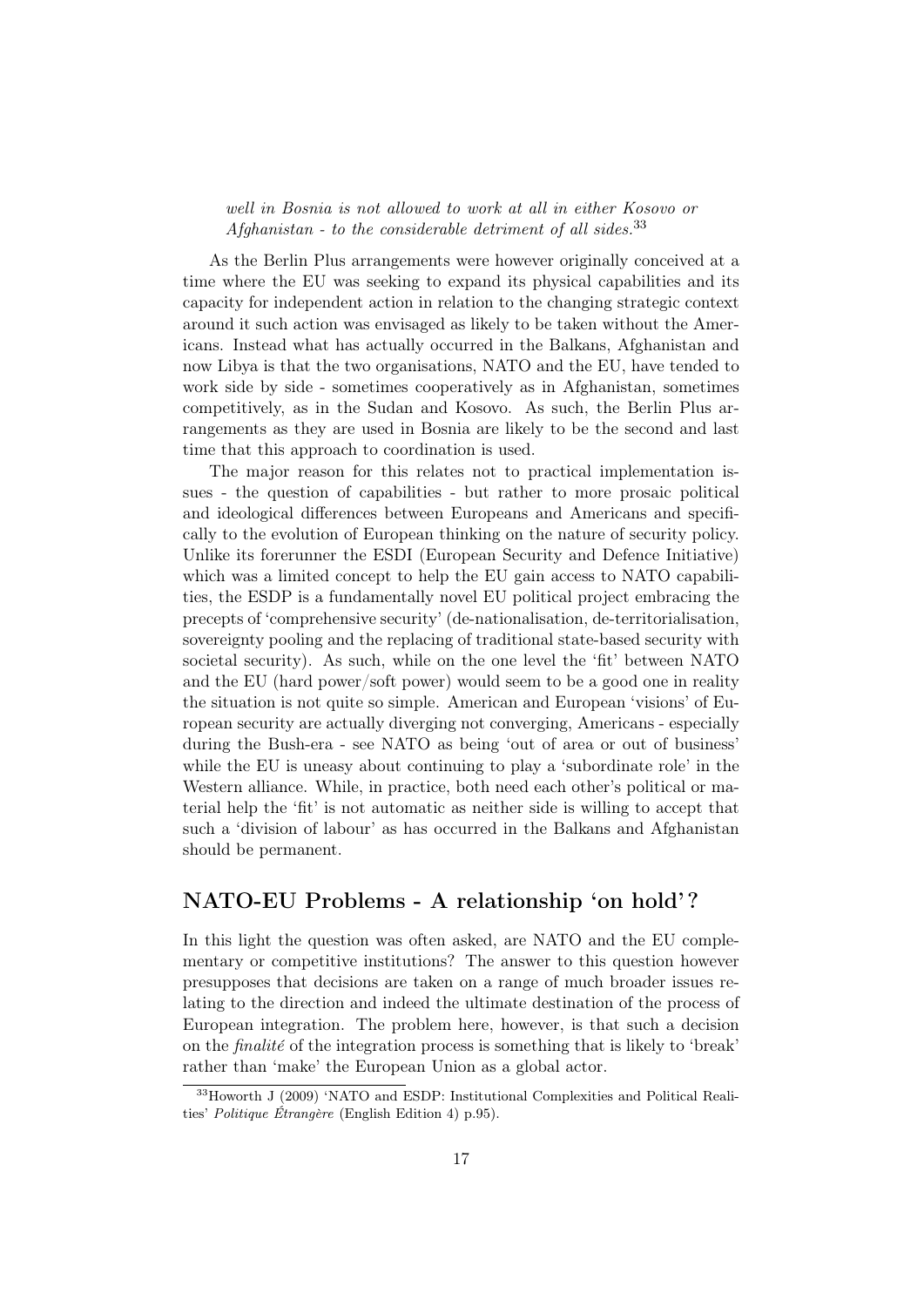The NATO-EU relationship is thus to some extent at least 'on hold' and indeed has been since the beginning of the century. In this context we can identify three problematic dyads, EU-USA, EU-Turkey and UK-France that, when taken together, go some way to defining the inherent problems in the NATO-EU relationship.

The EU-USA relationship<sup>34</sup> is now, as we have already seen the key factor in the new European security environment but it is not a simple or straightforward relationship and is clearly not best served by being conducted within a wholly institutionalised NATO-EU context. American expectations in respect of European defence and security policy have changed dramatically since agreement was reached in 2003 on the so-called 'Berlin plus' arrangements. Indeed, as Toje notes, the Americans now want more not less EU defence policy<sup>35</sup> - a theme to which we shall return in the final section on the current Libyan crisis.

This aspiration - for more not less European defence - is however easier to promote than to achieve for a number of reasons. With the exception of Britain and France the EU countries are generally not equipped - either physically or psychologically - to play a robust leadership role in defence policy beyond basic territorial defence. After generations of peace and stability, a concentration on building the welfare state and the institutions of European integration, the end of the era of European colonialism, the democratisation of foreign policy making and the placing of constraints on executive power to 'make' war and peace  $36$  as well as the decline of 'existential' threats to the citizenry, neither states nor societies across most of Europe retain a real 'martial' ethic<sup>37</sup>.

In addition, modern European states' defence budgets are, moreover, limited and declining further in light of the financial crisis, even in Britain

<sup>&</sup>lt;sup>34</sup>The EU has recognised that US-EU relations should be put on a new footing, see for example, 'EU wants a new Atlanticism' EurActiv.com (29/3/10) downloadable at http://www.euractiv.com/en/priorities/eu-wants-new-atlanticism-news-391583.

 $35$ Toje (2008) ibid.

<sup>36</sup>Germany's Basic Law is a good, if historically understandable, example here of the political and legal constraints imposed on most EU states - or more precisely their national governments - who simply do not have the ability to take executive decisions on issues of war and peace beyond the tight multilateral framework of shared institutions that exist within Europe and at the global level. Germany has increasingly, from a British and French perspective at least, sought to use this reality to its advantage to increasingly 'free-ride' on the defence contributions of others. This is clearly the case in respect of its vastly inferior level of defence spending as a percentage of GDP (1.4% as compared to France and the UK's 2.5% on average), its contribution to the ongoing conflict in Afghanistan and, more immediately, its stance on the Libyan conflict which included its abstention - with China and Russia - in the UNSC on Resolution 1973 authorising 'all necessary measures' to be taken to protect civilians threatened by the Gaddafi regime.

<sup>&</sup>lt;sup>37</sup>See for instance here the rather provocative work by Peter van Ham (2008) The Power of War: Why Europe Needs It, The Hague: Clingendael Diplomacy Papers No. 19, and for the other side of the debate, James Sheehan (2007) The Monopoly of Violence: Why Europeans Hate Going to War, London: Faber and Faber.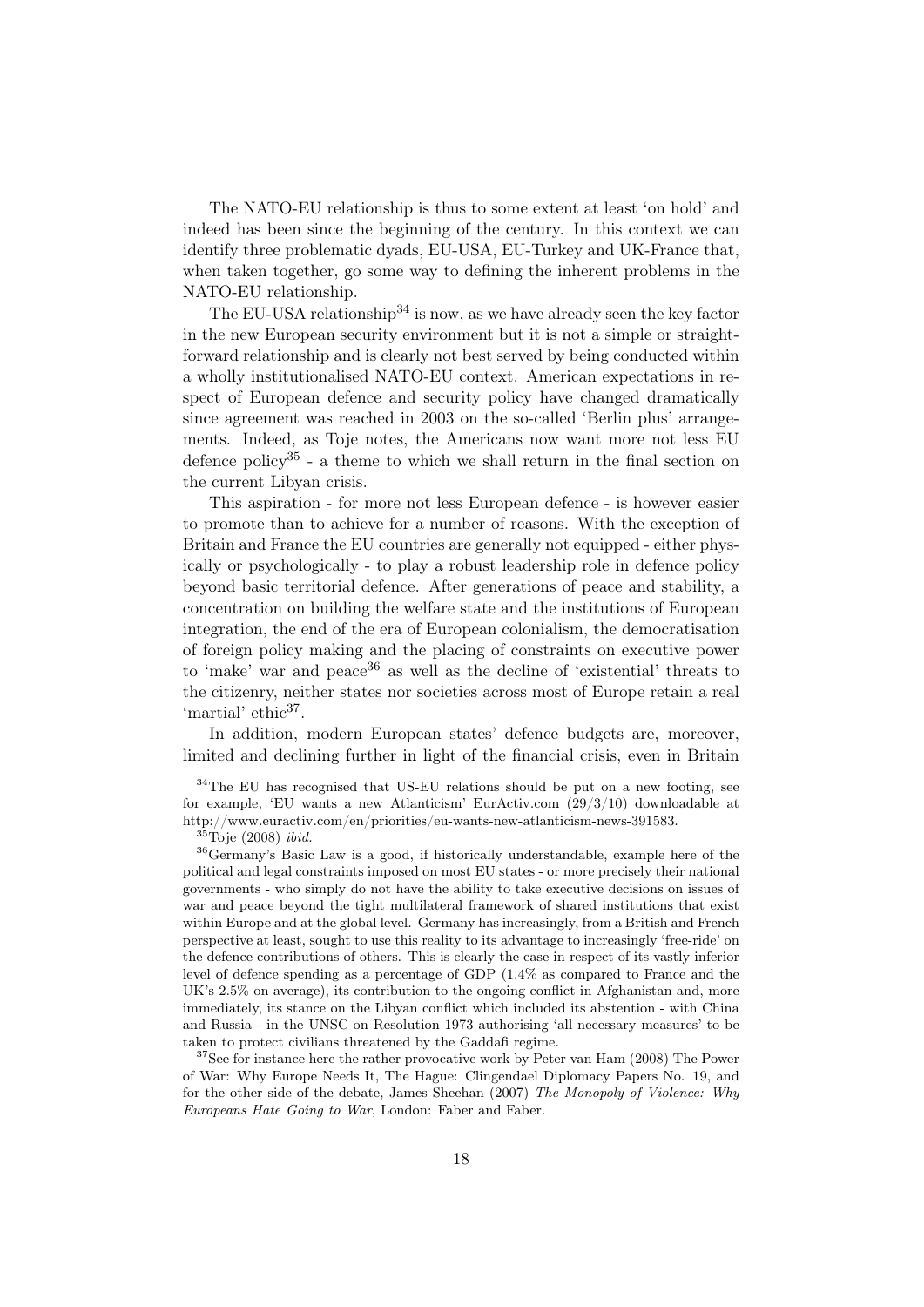and France. While Britain, France, Germany and Italy were all among the top ten defence spenders, in cash terms, in 2010, with Britain and France ranked 3rd and 4th respectively behind the USA and China and with Russia just behind in 5th place, all four EU countries are nevertheless declining (in 2010) in terms of the percentage of GDP spent on defence, with Britain and France spending around 2.5% and the rest of the EU countries between 1-  $1.8\%$ <sup>38</sup>. At the same time the new global powers, the BRIC countries, are all increasing their defence spending as a percentage of GDP - the BRIC powers are  $2<sup>nd</sup> China, 5<sup>th</sup> Russia, 9<sup>th</sup> India and 11<sup>th</sup> Brazil in the ranking of global$ defence spenders.

These economic and social observations are moreover compound by continuing American-led advances in militarised technology which is helping shape America's new military doctrine for the  $21<sup>st</sup>$  century - often referred to in shorthand as 'the revolution in military affairs' (RMA)<sup>39</sup>. This has a number of effects on European-US and EU-NATO relations.

The interoperability of US and European forces is becoming increasingly difficult, particularly for the smaller European states, thus many are in effect reduced to the role of 'political cheerleaders' for US foreign policy - a role which many find acutely uncomfortable at times given their own domestic concerns

Many European states are effectively being forced to 'choose' between spending their declining defence budgets on high-end and high-tech warfighting capability or low-end peacekeeping and crisis management capabilities. Both are necessary but what effectively has happened has been a de facto division which has seen a US-dominated NATO address the former while the EU is, largely, left with the latter. This is not true for all EU states but it is the case for most.

This reality sets the parameters for one of the most significant NATO-EU 'problems', namely, the existence of parallel sets of capability and equipment procurement lists. NATO has its Prague Capabilities Commitments (PCC) while the EU has the European Capabilities Action Plan (ECAP). The differences are certainly significant if not massive but competition undoubtedly weakens defence capability and often it is the case that governments fearful of domestic level political backlashes against defence spending use the existence of two competing lists as an argument to comply with neither, fearing that compliance with one would bring questions about why compliance with

<sup>&</sup>lt;sup>38</sup>Figures from SIPRI. Greece, which spends 3.2% of GDP on defence is a well known exception here.

 $39$ Perhaps the most often cited definition is given by Krepinevic A (1994) 'Cavalry to Computer: The Pattern of Military Revolutions', The National Interest, 37, p.30. 'It is what occurs when the application of new technologies into a significant number of military systems combines with innovative operational concepts and organizational adaptation in a way that fundamentally alters the character and conduct of conflict. It does so by producing a dramatic increase - often an order of magnitude or greater - in the combat potential or military effectiveness of armed forces.'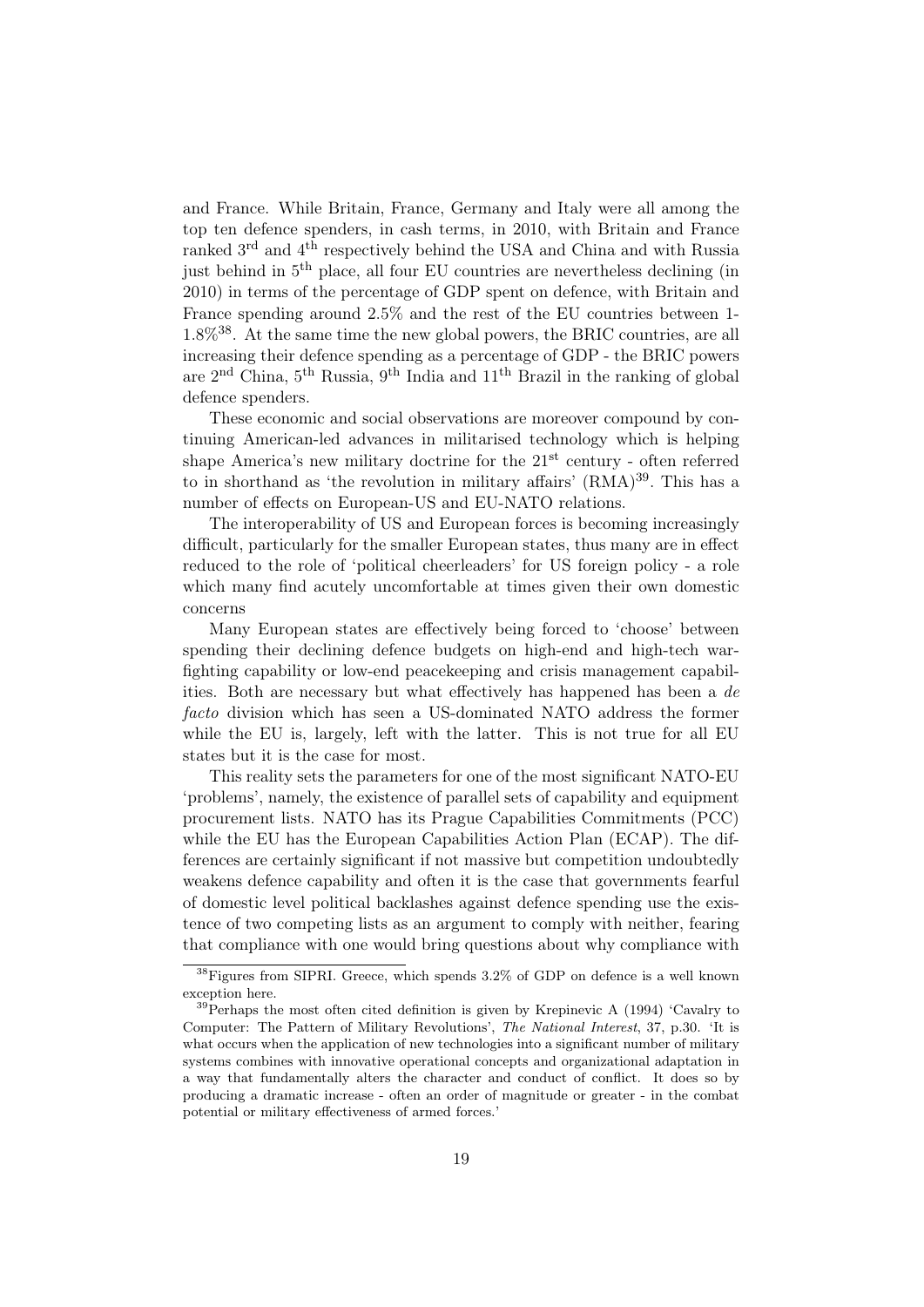the other was not forthcoming.

These basic facts make NATO-EU relations quite difficult. American global priorities are shifting - hence the desire now for more European defence - and the acceptance of a more 'independent' Europe. NATO and the EU claim to be complementary organisations but in practice their relationship is increasingly difficult as they compete for resources, capabilities and missions<sup>40</sup>.

The second problematic dyad in the NATO-EU relationship is that of EU-Turkey. Turkey lodged it application for EU membership in 1987 and has had a structured economic relationship with the EU since the early 1960s. It has become clear that the EU member states are deeply divided over Turkish accession. Turkey is however a significant player in NATO and has the largest military establishment in 'NATO/EU Europe'. During the 1990s when a more significant European 'pole' for the Atlantic alliance was being discussed - primarily within the context of the WEU (Western European Union) - Turkey played an active role in this process but was subsequently sidelined by the emergence of the EU-centred ESDP.

At the strategic level Turkey is unhappy about potentially diminishing the tried and tested partnership with the USA and NATO and replacing it with an untried and in places, sub-optimal, CSDP. In addition, there is clearly also linkage here between Turkey's behaviour in NATO and its fraught path towards EU accession which it sees as being blocked, politically, by France and Germany. Moreover, the accession of a divided Cyprus to the EU in 2004 further angered Ankara.

Finally, it is also clear that since the late 1990s Turkey has enjoyed something of a strategic renaissance that has seen its geopolitical status change from 'forgotten Cold War outpost' to 'major regional power' in the greater Middle East and Central Asia. Indeed, as we will see in the following section, although the Turkish model of 'Islamic democracy' may be welcomed by the west as a useful template for the countries of North Africa and the Middle East currently caught up in the so-called 'Arab spring', Turkey itself is no longer necessarily wedded to the Eurocentric 'script' in terms of the teleological development of the European 'space' moving towards a zone of perpetual peace and social, political and economic integration - based on Eurocentric principles alone. With significant 'soft power resources' of its own across the region - particularly in terms of popular culture - Turkey is already effectively promoting an alternative 'vision' of the region to that of the EU in a similar manner to that promoted by Russia since the emergence of  $\text{Putin}^{41}$ .

 $^{40}$ In 2005, because neither could agree about suitable roles, both the EU and NATO ended up sending entirely separate missions to Darfur in the Sudan creating massive duplication and redundancy in terms of resource provision and ultimately wasting a lot of money.

 $41$ This point is particularly well made by Krastev I et al. in their monograph for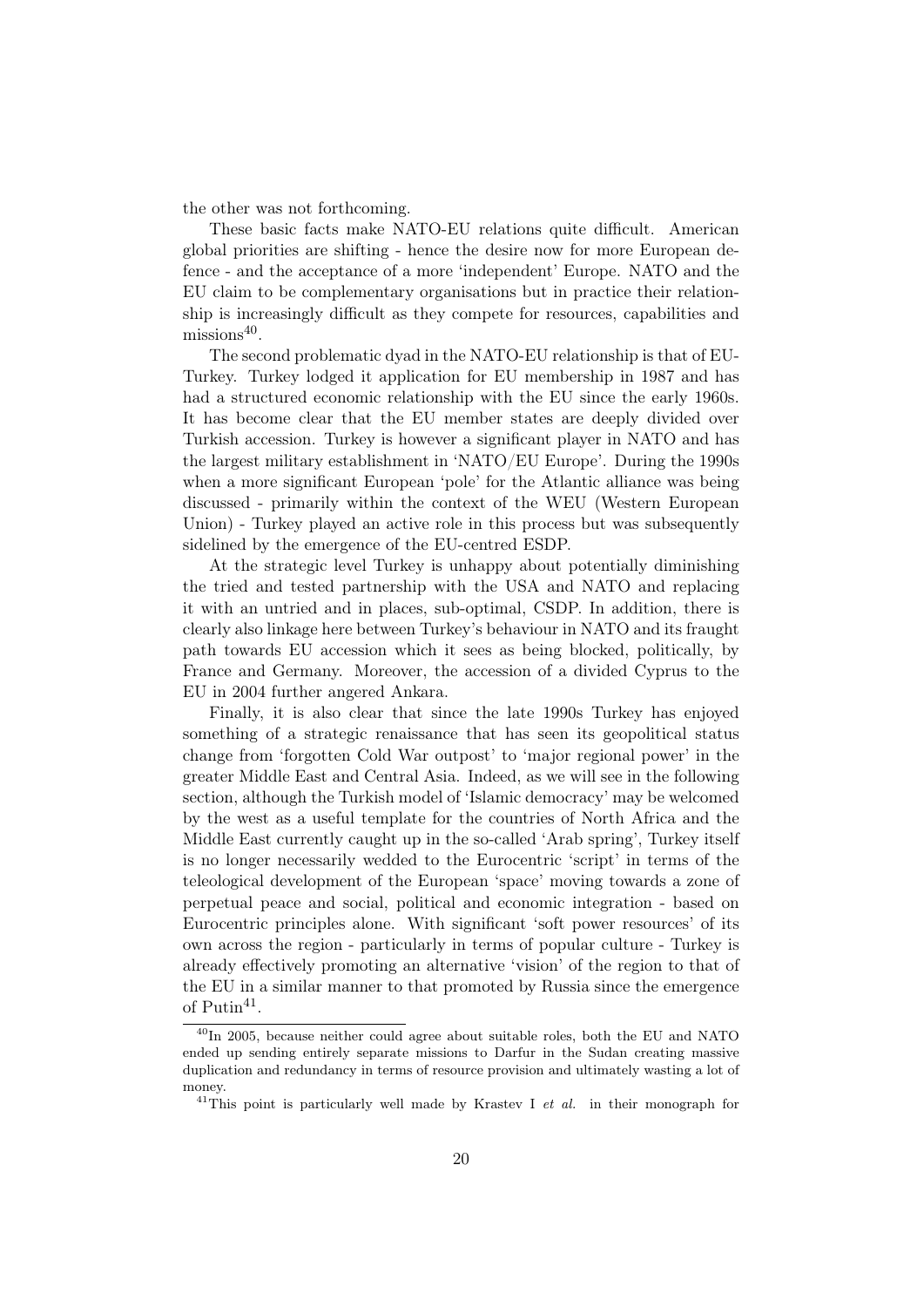These historical and strategic factors provide the essential backdrop to the NATO-CSDP problem expressed in the context of the EU-Turkey dyad. Fuelled by these concerns Turkey has sought, from before the conclusion of the 'Berlin plus agreements' to the present time (including the current NATO-led operation in Libya), to stifle all possibilities for cooperation on a practical level between the EU and NATO. It is for this reason that NATO-CSDP cooperation is confined to Operation Althea in Bosnia and why NATO-ESDP discussions on Kosovo and Afghanistan were not possible. Turkey effectively blocked the signing of the Berlin plus agreement for over two years and a compromise was only reached when Cyprus and Malta were excluded from the deal - on the basis that they were not members of NATO's Partnership for Peace (PfP) arrangements and thus, Turkey argued, sensitive information could thus not be shared with these countries<sup>42</sup>.

In retaliation, Cyprus has been known to block EU business, for instance Turkey's participation in the EDA (European Armaments Agency) or prospective EU-NATO cooperation in respect of counter-terrorism, on the grounds that Turkey is not currently in compliance with its obligations under the terms of the current accession negotiations process to open its ports to Cypriot-flagged vessels<sup>43</sup>.

Armed effectively with vetoes then, Turkey - in NATO but not in the EU and Cyprus - in the EU but not in NATO - can stifle any initiative for greater CSDP-NATO cooperation should they decide that a tactical advantage will accrue to them in their wider struggles over the status of the Northern Cyprus territory and Turkish EU accession - the generally poor state of CSDP-NATO cooperation is effectively 'collateral damage' here<sup>44</sup>. Nevertheless,

<sup>42</sup>See for instance the briefing paper produced by Paul Cornish for the European Parliament, 'EU and NATO: Co-operation or Competition? PE 348.586 (October 2006), p.10. Note also that Malta rejoined the PfP programme in 2008 and thus is now no longer an obstacle to NATO-ESDP cooperation.

 $^{43}$ See J Howorth (2009) Ibid, p.97.

<sup>44</sup>The Turkish side of the dispute is given by Sinan Ulgen (undated), The Evolving EU, NATO, and Turkey Relationship: Implications for Transatlantic Security (http://www.acus.org/publication/us-turkey-relations-require-new-focus/ulgen). Ulgen uses this opportunity to shift much of the blame for the ongoing problematic nature

the European Council for Foreign Relations (2010) The Spectre of a Multipolar Europe (London: ECFR). Here they posit the notion that: 'The European Union has spent much of the last decade defending a European order that no longer functions, while hoping for a global order that will probably never come  $[\ldots]$  The EU's 'unipolar moment' is over. In the 1990s, the EU's grand hope was that American hard power would underpin the spread of European soft power and the integration of all Europe's powers into a liberal order - embodied in NATO and the EU - in which the rule of law, pooled sovereignty and interdependence would gradually replace military conflict, the balance of power and spheres of influence. However, the prospects for this unipolar multilateral European order are fading'  $(p,1)$ . Their thesis is that what is actually happening now in Europe is the mutual pursuit of at least three separate models of European development, the EU 'model' as described above, a Russian model under Putin and a Turkish model - all with rather different views on the future architecture of European security.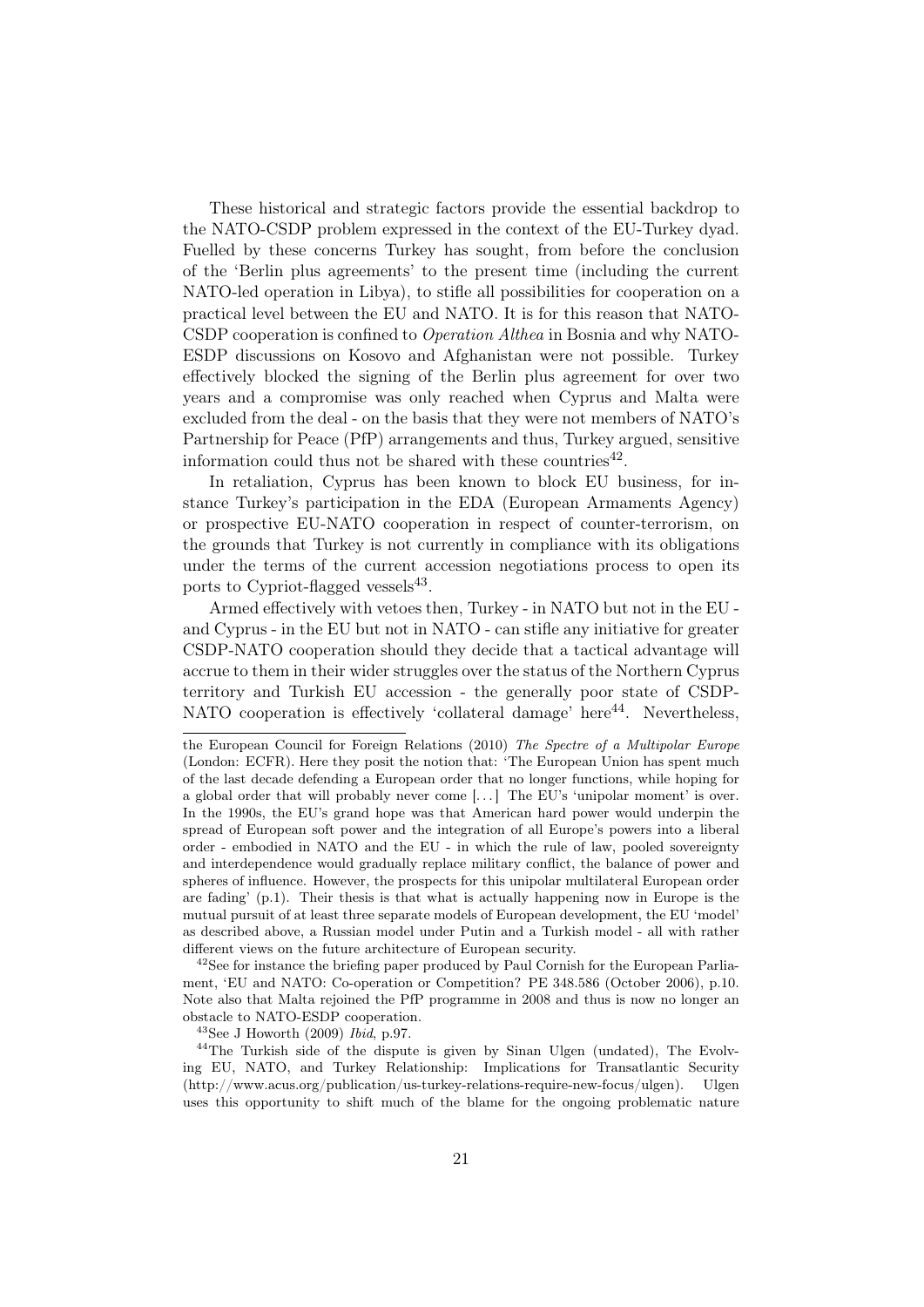the gnawing fact remains - and is alluded to across the literature - that the 'Turkey/Cyprus problem' has, to a certain extent, become a rather 'useful' distraction from the reality that both the EU and NATO need to address a number of internal and external issues which have hitherto escaped real discussion, namely, the continuing expansion of missions for NATO and its attempt to move into 'soft security' and the continuing lack of real collective 'political will' in the EU to pay the costs of its expressed desire for 'global actorness'.

The third and final problematic dyad in NATO-CSDP relations is that between Britain and France the countries which have historically represented the two main strands of thought on Europe's possible institutional futures in terms of security architecture<sup>45</sup>. Although France engaged in the  $1998$ 'rapprochement' with Britain at St Malo - which, as we have seen, led eventually to the setting up of the ESDP - and, in 2010, agreed both to rejoin NATO's military command after 43 years in semi-isolation while also signing a 50-year Defence Treaty with the UK, covering a number of force capability questions and nuclear weapons testing cooperation<sup>46</sup>, it is clear that significant differences remain between British and French views in respect of the future development of the European defence and security architecture.

The reason for this is that while there is a basic acceptance in both London and Paris that 'things cannot go on as before' given the changes taking place in Washington and in the way the Americans view the newly emerging multipolar world of the  $21<sup>st</sup>$  century, the rapprochement that has taken place, since 1998, between Britain and France is decidedly pragmatic and is based primarily on necessity rather than on a broader shared vision of the future - welcome to the entente frugale, indeed.

Britain understands that retaining an American commitment to European defence means that there is a pressing need to create a stronger European 'pole' to the Atlantic alliance - and that, institutionally, this can only mean a stronger EU defence component in the context of European security - hence the original British acceptance of what was to become the ESDP at St Malo. While for France, reintegration into NATO was seen as a price

of NATO-EU/CSDP relations onto Cyprus.

<sup>45</sup>The basic history of this divergence of views - between Atlanticism and Europeanism - is well know and does not warrant repeating at length here. See for instance the chapters on Britain and France, both written by Jolyon Howorth, in Howorth J and Menon A (eds) (1997) The European Union and National Defence Policy (London: Routledge). A useful run through of the history of European views in general, and British and French views in particular to European defence cooperation and the link to European integration is provided again by the same author in Howorth J (2007) Security and Defence Policy in the European Union (London: Routledge), pp.146-60. See also Lindley-French J (2010) Britain and France: A Dialogue of Decline - Anglo-French Defence Cooperation and implications for the European and Euro-Atlantic Security and Defence Relationships (London: Chatham House).

 $^{46}$ In addition to the Lindley-French reference above see also, Gomis B (2011) Franco-British Defence and Security Treaties: Entente while it lasts? London: Chatham House.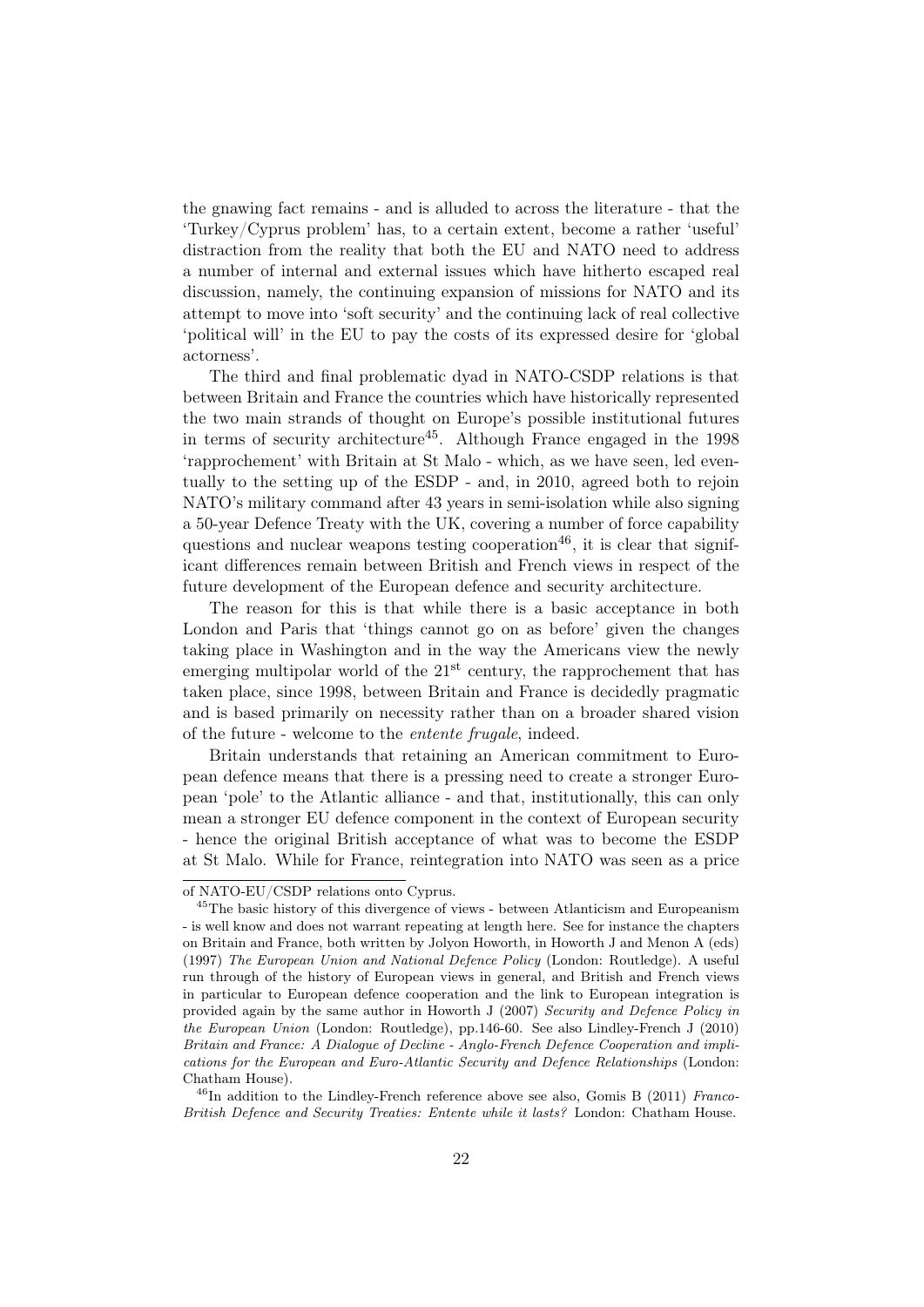worth paying to retain the US commitment to Europe - now that even the Gaullist rhetoric of 'independence' from US foreign policy has been dropped.

Similarly, bilateral defence cooperation between the two is equally prag $matic<sup>47</sup>$  given the ferocious nature of the current round of defence cuts in both countries necessitated by the economic recession in Europe precipitated by the global financial crisis. Differences between the two have narrowed dramatically in terms of capability requirements and 'hardware' while even in the field of threat perceptions and broader defence doctrine<sup>48</sup> similarities are emerging. This is not however to suggest that broad foreign policy goals particularly over the finalité of European integration - are shared between Britain and France.

Two issues are particularly illustrative here. On the British side the suggestion that it was possible to view Anglo-French defence cooperation in the context of the provisions of Permanent Structured Cooperation (PESCO), as outlined in the Lisbon Treaty, was quickly squashed<sup>49</sup>. With the coming to power of the new British coalition government opinions have, if anything, hardened against any notion of an institutionalised Defence Europe outlined at St Malo with even the EDA (European Defence Agency) looked at suspiciously as an 'agent' of the European Commission<sup>50</sup>.

On the French side, despite NATO reintegration and the understanding that the EU and NATO must work together to keep the Americans 'engaged' in European defence, the feeling remains that the current French approach will not survive the current President as attitudes in the French Socialist Party and even in the Quai d'Orsay are critical of elements of the Sarkozy approach. Moreover, the narrow view that NATO should primarily remain a 'collective defence' organisation based on 'Article 5' (collective self-defence provision) and the attempts to block the NATO's development towards it adopting a more comprehensive approach to security (l'Approche Globale), sometimes also equated with the term 'reverse Petersburg' - where not only would NATO lend assets and capabilities to the EU for operations that it was

<sup>&</sup>lt;sup>47</sup>This was very much how it was viewed in the UK press, see for instance the piece in the generally Europhile Guardian (2/11/2010) 'Anglo-French defence deal is a triumph of pragmatism over ideology' by Richard Norton-Taylor, downloadable at http://www.guardian.co.uk/politics/2010/nov/02/britain-france-defence-pragmatismanalysis?intcmp=239.

 $^{48}$ See Bickerton C (2010) 'Oh bugger, they're in the tent': British responses to French reintegration into NATO, European Security, 19(1). In particular Bickerton relates that: 'According to a specialist in European defence issues, the British were regularly consulted and asked for advice in the course of the drafting of the 2008 White Paper' (interview with Bickerton, 4/12/09), p.117.

<sup>49</sup>'The November 2010 Anglo-French summit in London resulted in agreement on bilateral defence collaboration, but did not place this in the wider context of the CSDP'. Menon A (2011), European Defence Policy from Lisbon to Libya, Survival, 53(3) p.88.<br><sup>50</sup>Liam Fox. 'The EU should only act when NATO cannot',

Fox, 'The EU should only act when NATO cannot', 11 February 2010, at http://www.conservatives.com/News/Speeches/2010/02/ Liam\_Fox\_EU\_should\_only\_act\_when\_NATO\_cannot.aspx.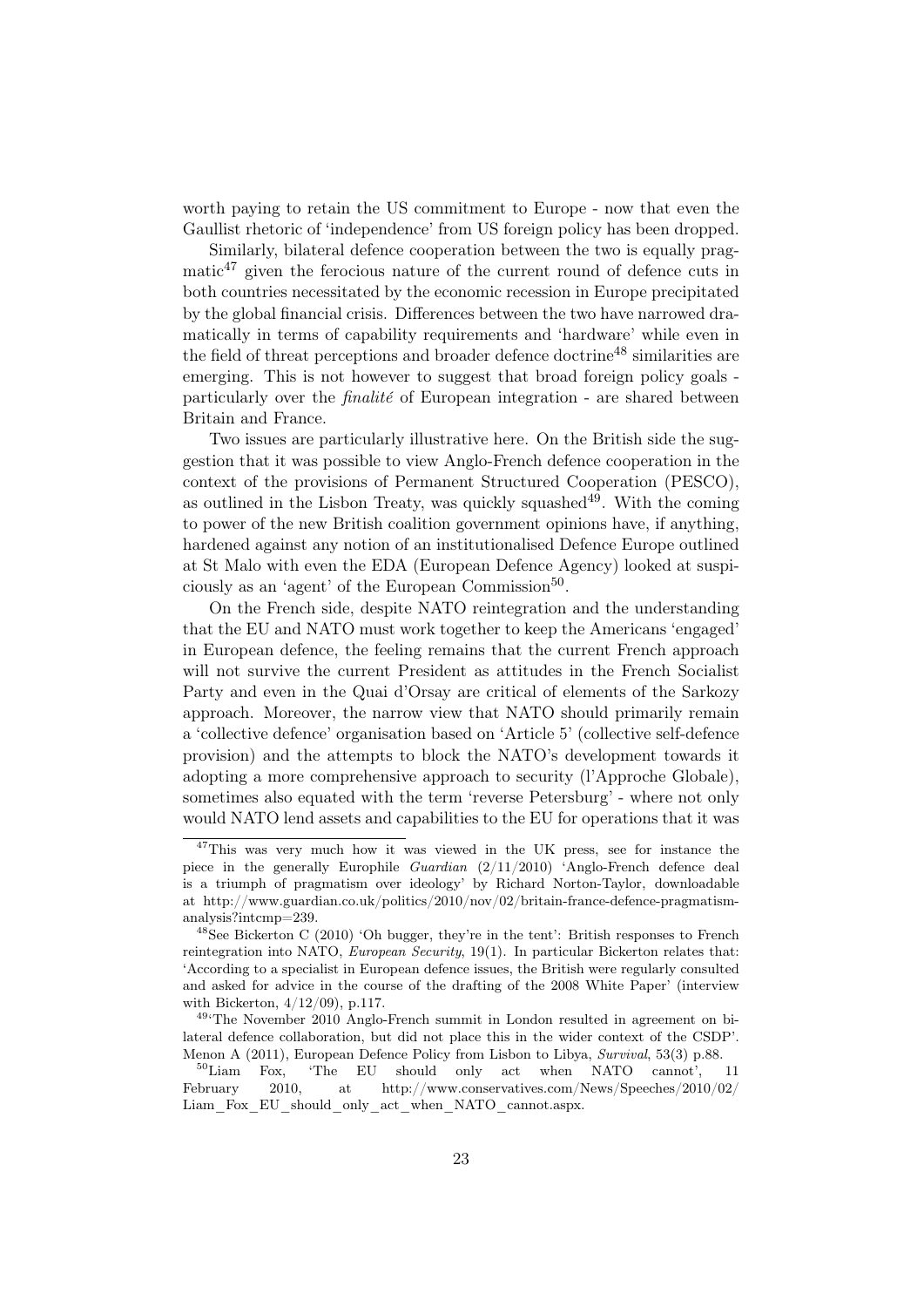not itself engaged in, but conceivably, the EU would then also lend NATO its civilian crisis-management assets etc., in places like Afghanistan - mirrors current British concerns over the EU as a defence actor.

As such then while grand statements of collaboration in respect of NATO-EU relations have been made, with some useful cooperation in the Balkans initially taking place, and while the basic problems preventing the emergence of a better NATO-EU relationship have been identified and are now recognised by everybody concerned, the basic geo-strategic, administrative and political problems remain and while some may be amenable to solution - Britain and France agree on the need to maintain a US commitment to European defence and security and the poor current state of European defence budgets - others such as the Turkey-Cyprus issue and the 'strategic' differences between Britain and France over European defence and the EU's role seem altogether more intractable.

## The 'Arab spring', the EU, Libya and R2P: A test- (ing) case?

Since the end of the colonial era the institutionalisation of EU policy as regards the countries of the southern and eastern shores of the Mediterranean - be it through traditional Association Agreements, the Barcelona process or, latterly, through the Mediterranean and Neighbourhood policies - has essentially had a single red line running through it. This was the choice between fostering democracy and buying security. Of course it was never promoted as such and the choice was never absolute because the two facets are complimentary to some extent. Nevertheless, the elevation of the security prerogative for Europe - in terms of access to resources, immigration control and latterly, the fight against Islamic radicalism and terrorism - has generally superseded the desire to help facilitate the emergence of fully democratic regimes in North Africa and in the Middle  $East<sup>51</sup>$ .

<sup>51</sup>A detailed study of the EU's institutional interaction with the Southern and Eastern shore of the Mediterranean is not practical to undertake within the time and resource constraints of the current paper. As however the Libya case study included in the last section of the current paper illustrates, this institutional relationship has been a primary factor - for good or ill - in the evolving relationship between the EU and its southern neighbours, and something which, since the beginning of 2011, the dramatically unfolding of the events of the 'Arab spring' have increasingly questioned. A certain level of scepticism towards these various instruments in not however completely new, see, Fröhlich S (2007), The European Neighbourhood Policy: An Adequate Instrument for Democratisation? in Varwick J and Lang K O (eds) European Neighbourhood Policy - Challenges for the EU-Policy Towards the New Neighbours (Opladen and Farmington Hills: Barbara Budrich Publishers) and Bicchi F (2010), The Impact of the ENP on EU-North Africa Relations: The Good, the Bad and the Ugly, in Whitman R G and Wolff S (eds) The European Neighbourhood Policy in Perspective - Context, Implementation and Impact (Basingstoke: Palgrave MacMillan). On the Mediterranean Union see Liberti F (2008), The European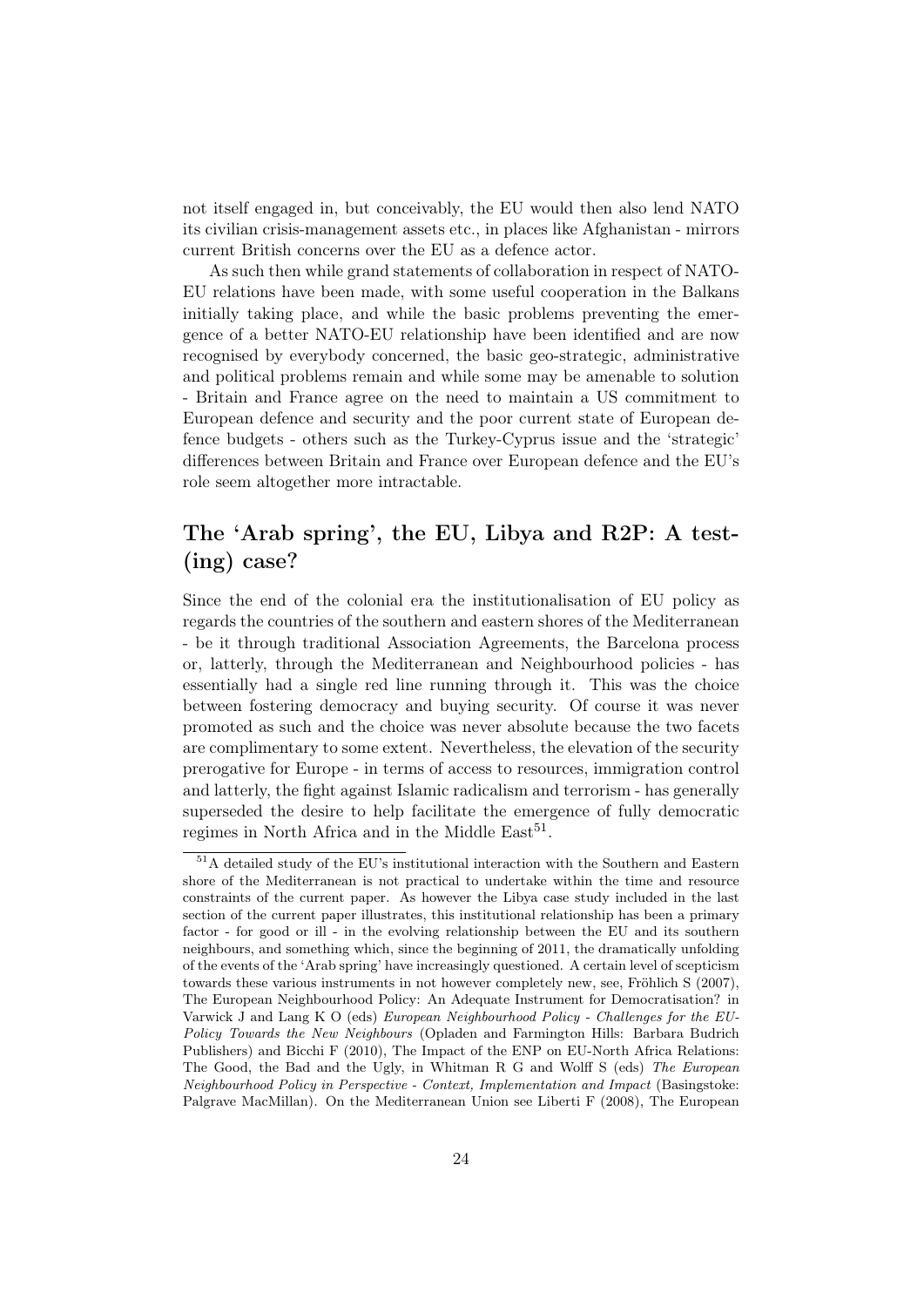Such introspection and 'Eurocentrism' is not of course completely beyond comprehension. The struggle for 'energy security' is now a major foreign policy focus, while the fear of Islamic radicalism and terrorism - and thus the willingness to 'turn a blind eye' to authoritarian regimes who claimed that they were the only bulwark against such an outcome - was a judgement that was tested as early as 1992 with the coup in Algeria in the face of the impending victory of the FIS in national elections. The potential impact of the immigration/refugee issue has moreover been starkly highlighted by the current crisis in Libya with increasing numbers of 'boat people' seeking to make the journey from North Africa to 'Europe', principally via the islands of Malta and Lampedusa<sup>52</sup>.

It is in this context that initial French reactions to the emerging 'Arab spring' movement promoting change, greater openness and democratisation in Tunisia<sup>53</sup> should perhaps be understood. As the initial protests were met with violence by Tunisian security forces, French ministers proceeded to make a number of comments unequivocally favouring the Ben Ali regime. While human rights groups condemned a series of murders carried out by Tunisian police, the French foreign minister, Michèle Alliot-Marie, said French police would lend their own 'savoir faire'<sup>54</sup> on dealing with civil disturbances to

<sup>53</sup>Interestingly, Robert Fisk dates the beginning of the 'Arab spring' to Lebanon 2005 and to the civil society reaction to the assassination of ex-Prime Minister Rafiq Hariri and the demand for the withdrawal of the Syrian army from Lebanon. See, Fisk R (15/4/2011) The Independent 'The Arab awakening began not in Tunisia this year, but in Lebanon in 2005.'

Union and the South Mediterranean Partners: L'Union pour la Méditerranée, a French Attempt to refocus the EU Engagement Towards the South in Delcour L and Tulmets E (eds), Pioneer Europe: Testing EU Foreign Policy in the Neighbourhood (Munich: Nomos).

 $52$ The ramifications of the Libyan conflict on illegal immigration to the EU have been significant both in terms of raw numbers and in terms of percentage casualties. Simon Tisdall in The Guardian  $(11/5/2011)$  'Helping Libya's refugees is the better way to beat Gaddafi', conservatively suggests that some 10% of those trying to reach Europe die in the process - 1.200 out of 12.000 in the period from the beginning of March and mid-May 2011. He also suggests that Gaddafi's forces may be forcibly expelling sub-Saharan migrant workers to remind Europe of the consequences of regime change. Pre-conflict it was undoubtedly the case that Italy and France in particular had sought to 'engage' Gaddafi in relation to Libya's perceived role as the gateway between Europe and the flow of economic migrants from central Africa. See, for instance, 'Libya is bigger issue for EU than US' downloadable at http://www.europeaninstitute.org/February-2011/libya-is-bigger-issue-for-eu-than-forus.html. In terms of internal EU ramifications the entire edifice of visa-free Schengen has been threatened in a war of words primarily between Italy and France but spilling over across the entire Schengen area; see The Telegraph (11/5/2011), 'Denmark announces decision to reintroduce border controls ahead of Schengen meeting', John Lichfield The Independent (19/4/2011) 'EU border deal under threat over Italy's migrant burden', Burno Waterfield The Telegraph  $(22/4/2011)$  'France threatens to 'suspend' the Schengen Treaty' and finally, Michael Day The Independent (14/5/2011) 'Flood of North African refugees to Italy ends EU passport-free travel.'

<sup>54</sup>Naturally there was a explosion of anger at such comments and at those of Alliot-Marie in particular, see Liberation.fr  $(11/1/2011)$  'MAM propose le savoir-faire français à la police tunisienne'. Alliot-Marie was subsequently replaced as Foreign Minister by Alain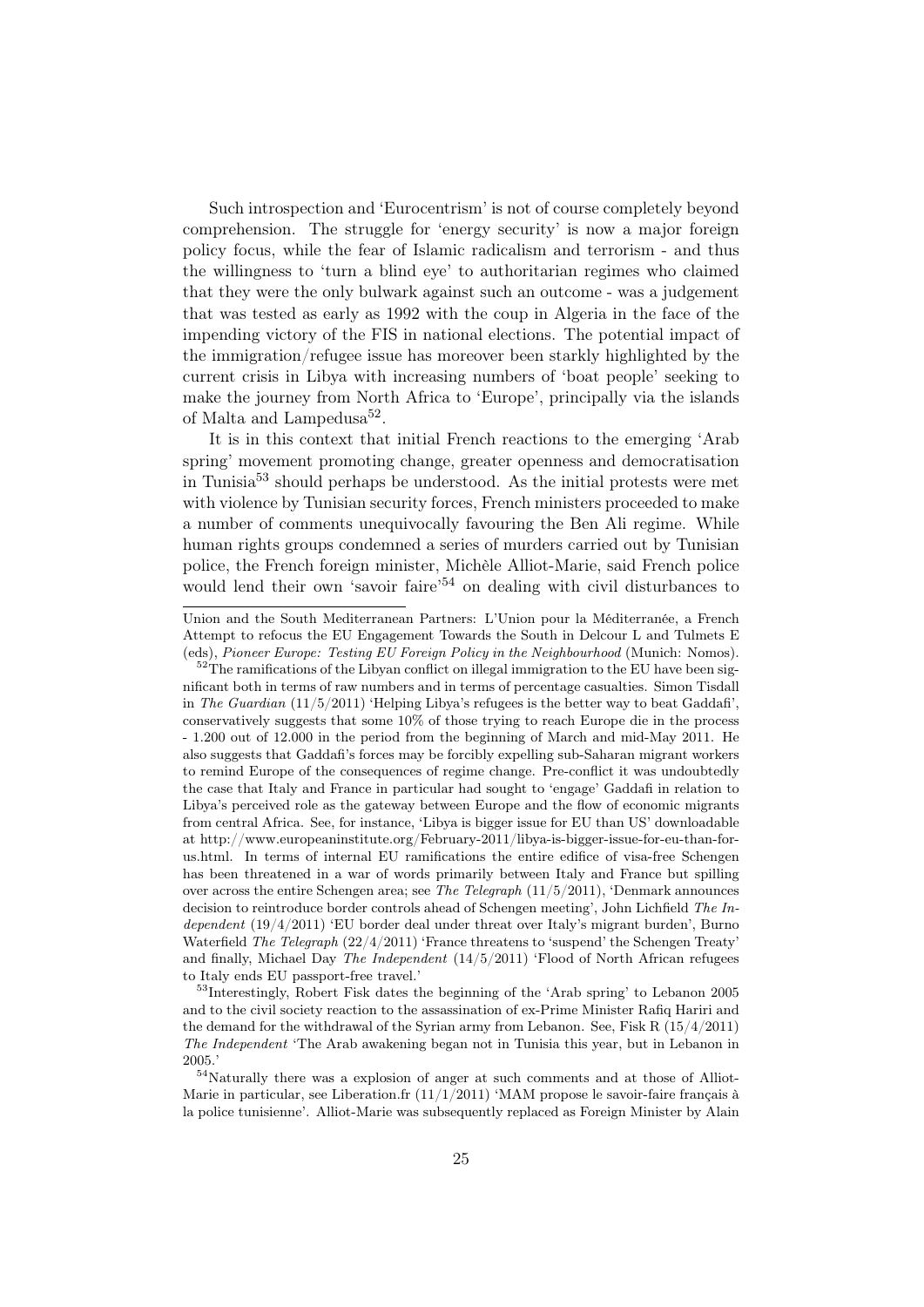help Ben Ali's forces maintain order. The French culture minister, Frédéric Mitterrand, said Tunisia was not an 'unequivocal dictatorship' and the agriculture minister, Bruno Le Maire, said Ben Ali had 'done a lot for his country.'

After Tunisia came Egypt and once again the public relations failures of French diplomacy were exposed as were the existence of deep personal links between the French governing class and local political elites - Hosni Mubarak the Egyptian President who had been seen by France as the major southern interlocutor for the French President's 'pet' project the Union of the Mediterranean finally relinquished office on the 11th of February<sup>55</sup>. The focus of attention quickly then moved to Libya but unlike Tunisia and Egypt the level of regime-sponsored violence in response to the demands of the protestors quickly escalated beyond what the international community deemed 'acceptable' and by February 20<sup>th</sup> 'protestors' had become 'rebels' nominally in control of Benghazi, Libya's second largest city<sup>56</sup>. On February the 22nd Gaddafi made his infamous speech branding the rebel residents of Benghazi 'cockroaches' and 'rats who did not deserve to live' and to whom he would show 'no mercy' while going 'house by house' to root them out<sup>57</sup>.

By the time this moment arrived the French were in full 'repair-mode' in terms of their reputation which had taken a major buffeting over their ambivalent responses to the Tunisia and Egypt crises and President Sarkozy was thus determined to be 'out in front' of the Libya issue<sup>58</sup>. Joining him at the head of the queue was British Prime Minister David Cameron; he had however reached this point by a similar if rather more circuitous route. The prevailing sense of the 'Arab spring' in the UK had been entirely positive and

Juppé.

<sup>&</sup>lt;sup>55</sup>See David Tresilian, 'Friends in High Places' in Al-Ahram weekly online  $(17<sup>th</sup>-23<sup>rd</sup>)$ Feb 2011), downloadable at, http://weekly.ahram.org.eg/2011/1035/eg1902.htm.

 $56$ It should be noted here that Libya - ruled by Gaddafi for 40 years - is a very different proposition to either Tunisia or Egypt. Libyan society is still effectively based on a 'tribal' system while the structures of the Libyan state have been eroded over time in response to Gaddafi's political philosophy. See for instance the Newsweek article by Dirk Vanderwalle, 'After Gaddafi' (27/2/2011).

 $57$ As The Economist (19/5/2011), 'The lessons of Libya', notes, this was 'language chillingly reminiscent of the broadcasts of Radio Mille Collines, which spurred on the perpetrators of Rwanda's genocide in 1994.'

 $58$ It is undoubtedly the case that re-election considerations were viewed at least by his opponents - as being prominent in Sarkozy's decision making process over Libya, see Jonathon Freedland, The Guardian 'Libya crisis may save Nicholas Sarkozy from electoral humiliation' (20/3/2011), downloadable at http://www.guardian.co.uk/world/2011/mar/20/libya-crisis-nicolas-sarkozyelectoral. While the same paper also reported claims from one of Gaddafi's sons that Libya had financed Sarkozy's election campaign and that they now wanted their money back! See, Ian Black and Kim Willsher, The Guardian, 'Sarkozy election campaign was funded by Libya - Gaddafi son' (16/3/2011), downloadable at http://www.guardian.co.uk/world/2011/mar/16/sarkozy-election-campaignlibya-claim?CMP=twt\_gu.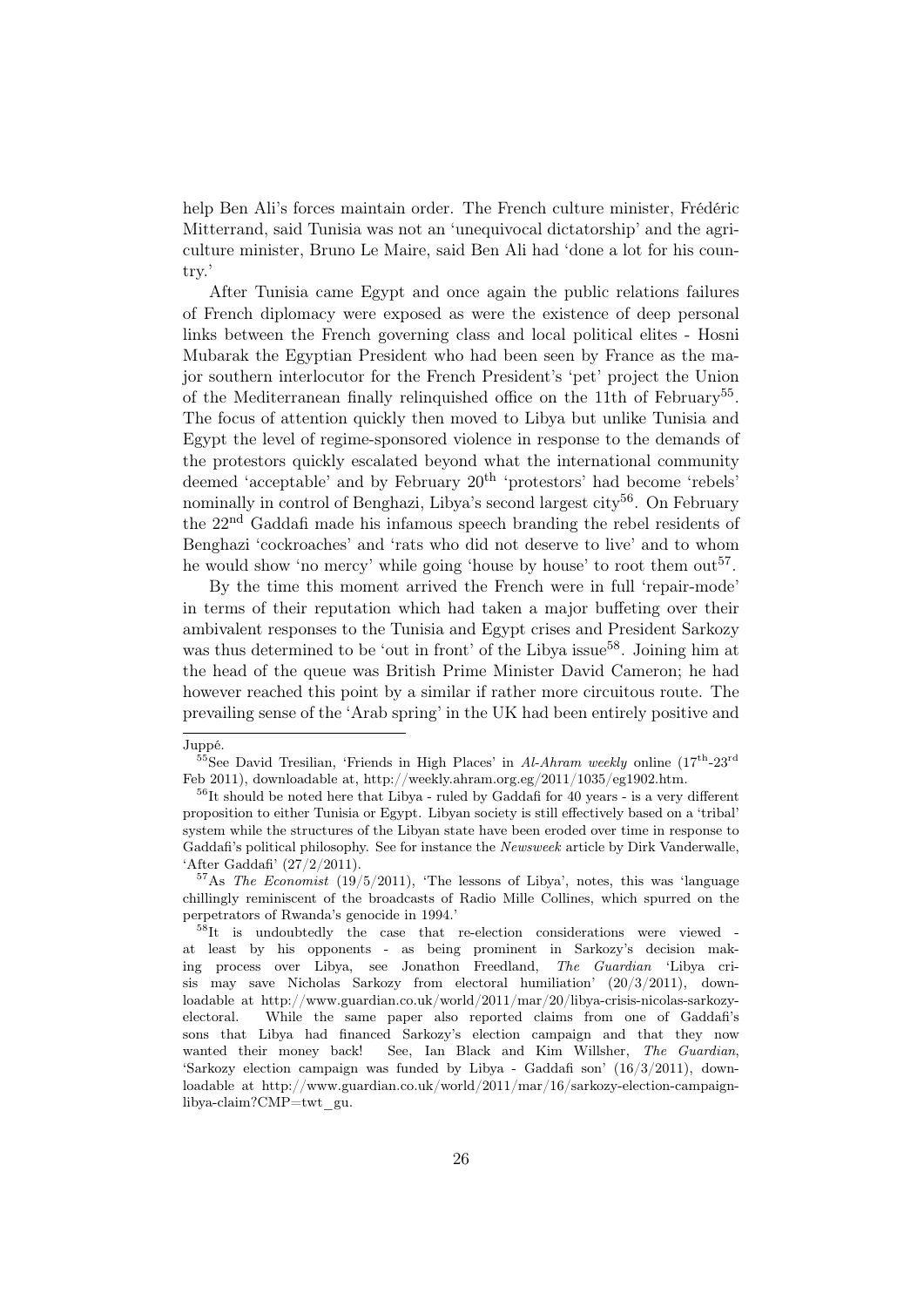while there were numerous 'skeletons in the cupboard' in respect of recent British policy in relation to Libya, not least the release from custody in Scotland of the 'Lockerbie bomber'<sup>59</sup>, Cameron was quick to lend his voice to that of Sarkozy demanding military action if the slaughter of civilians in Libya did not stop.

Cameron's unease over Libya was however based on past not current misdemeanours, not his own but his Party's. The British political class and the Conservative Party in particular - was scarred by the Bosnia crisis of the mid-1990s and specifically by the events at Srebrenica, where up to 8.000 Bosnian Muslim men and boys were murdered - while ineffectual UN peacekeepers looked on. At the time the Conservative government and its leading figures had been firm in their 'Realist' stance that engaging in the civil war in Bosnia was not in the British national interest, a view which, to be fair, was not hotly disputed by many other governments across Europe. Only after the horror of Srebrenica was revealed, and the analogies with the 'final solution' against the Jews in WW2 drawn, did this position begin to change. This approach was of course decisively overturned by Labour Prime Minister Blair's adoption of an 'ethical foreign policy' and subsequently of the doctrine of 'Liberal interventionism' during his three-term premiership. In their long period out of office the Conservatives drew the appropriate lessons.

Even before the infamous Gaddafi broadcast threatening to 'root out' his opponents in Benghazi the 'spectre of Srebrenica' was, moreover, evident in the British public debate on Libya<sup>60</sup>. There is no doubt then that this was a significant 'shapin' factor in British Libyan policy.

The 'Arab spring' pushed a lot of buttons in European foreign policy circles, as the wave of 'democratisation' swept from Tunis to Cairo and onwards it seemed to vindicate the cautious approach adopted by much of Europe to the Bush-era's programme of robustly 'encouraging' Middle East democratisation - specifically in Iraq - which had since become beset with difficulties. The 'revolutions' in Tunis and Cairo seemed however to represent the ultimate victory of 'soft power'. The protesters wanted food, jobs and freedom from oppression from an arbitrary state but they also wanted more 'abstract' things like democracy and an ability to more fully participate at all levels in their society<sup>61</sup>.

The scene was then set. With the EU demanding to play a greater role

<sup>59</sup>Although technically the responsibility of the devolved Scottish government - because Scotland has a different legal system from that operative in the rest of the UK - there was significant disquiet over the circumstances surrounding the release, in May 2009, of the 1988 bomber of Pan Am flight 103, Abdelbaset Ali Mohmed al-Megrahi. See for instance, Jason Allardyce 'Lockerbie bomber set free for oil' The Sunday Times (30/8/09), downloadable at, http://www.timesonline.co.uk/tol/news/politics/article6814939.ece.

 $60$ See for instance, economist.com  $(15/3/11)$  'Bosnia's long shadow over British foreign policy.'

 $61$  Joe Nye intervention into the 'Arab spring' debate.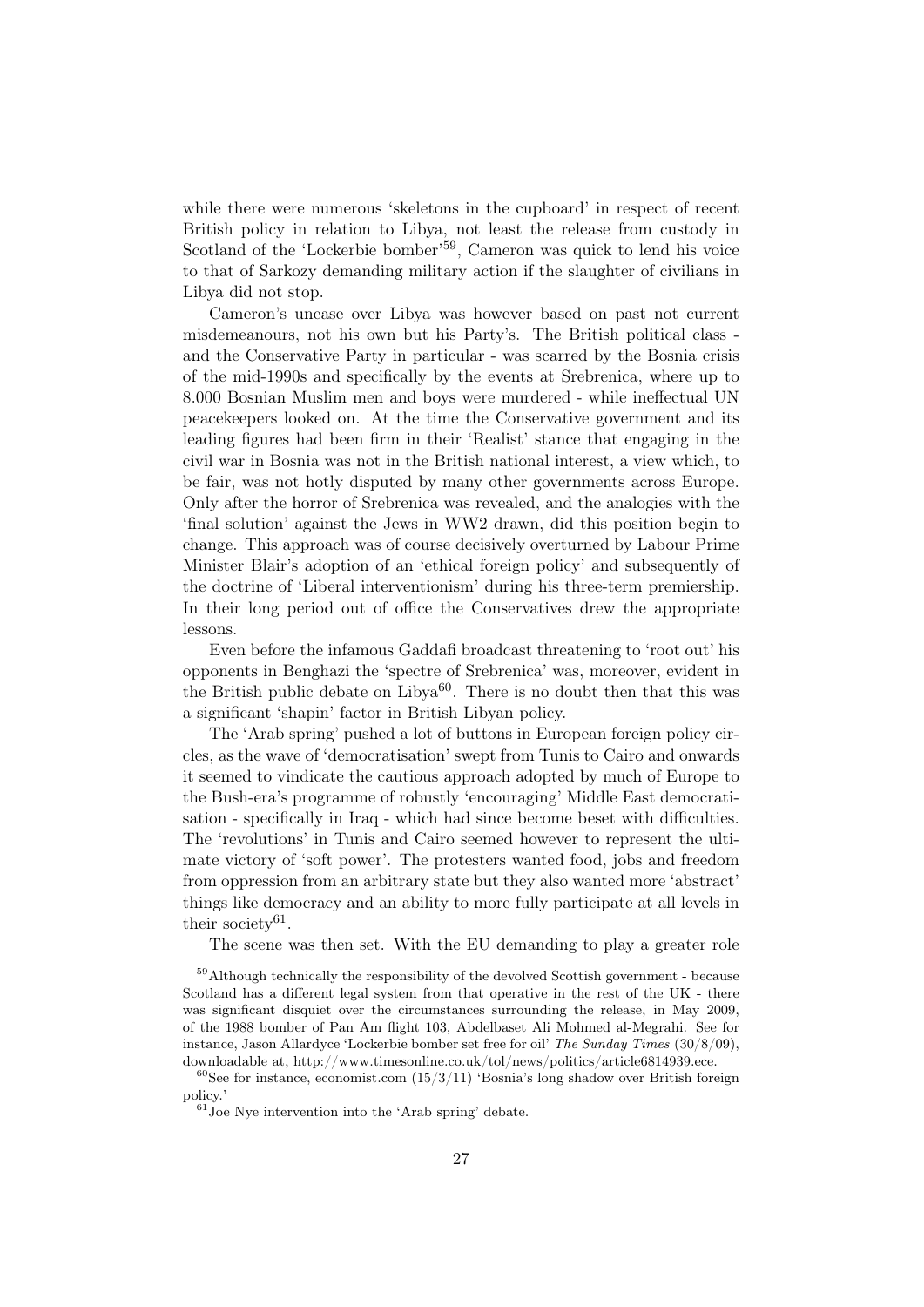in global affairs, the Lisbon Treaty changes deployed with a view to enabling this, a costly new actor - the European External Action Service - headed by High Representative Baroness Ashton - ready to prove its usefulness and the EU's two major military powers Britain and France determined, for the reasons outlined above, to become 'engaged', albeit initially through the UNSC, a major international crisis on Europe's doorstep would surely present an opportunity to see how far the EU had come from the nadir of Jacques Poo's 'this is the hour of Europe' speech at the outbreak of the Yugoslav conflict some twenty years before.

In addition, NATO was seen as a potentially problematic vehicle through which to channel a response to the crisis because of the initial American approach to the prospect of intervention which - Secretary of State Clinton apart - was at best 'lukewarm', while another NATO member, Turkey, was engaged in projects of its own and did not, initially, want to be seen to be party to the use of force against Libya. Using NATO, it argued, would be 'provocative' and would send the wrong signals to the region - particularly after French Interior Minister Claude Gueant characterised the intervention as 'a crusade'62 .

Before any action could be taken however the necessary multilateral blessing had to be obtained in the form of a UN resolution at the Security Council. Under combined Anglo-French pressure the Americans had - by March  $17<sup>th</sup>$  - been persuaded that intervention was necessary and they now increasingly led the charge for the imposition of a 'no-fly zone' as one element in an approach including 'all necessary measures' to protect Libyan civilians, and specifically those in imminent danger in the city of Benghazi, from the depredations of the loyalist Gaddafi forces poised on the outskirts of that city.

The tabled resolution (1973) followed on from the  $26<sup>th</sup>$  February resolution imposing sanctions on the Libyan regime but went much further in granting that 'all necessary measures' could be taken to protect civilians. The justificatory norm deployed to legitimate the action was that of the newly formulated 'R2P' (Right to Protect)<sup>63</sup> - when a sovereign state fails to prevent atrocities, foreign governments may intervene to stop them. Euro-

 $62$ See, Delphine Strauss on ft.com  $(24/3/2011)$  'Turkey attacks France on Libya crusade'. In the end Turkey chose to argue for a NATO-led force rather than ad hoc 'coalition of the willing' which France seemed initially to prefer.

<sup>63</sup>The 'R2P' norm was adopted at the UN 2005 World Summit and was an attempt to 'repackage' the traditional 'norm' of humanitarian intervention which had been deployed, it is argued in the literature, but subsequently not by the states themselves who claimed 'self-defence', on three famous occasions in the 1970s - by India in East Pakistan (1971), by Vietnam in Kampuchea (1978) and by Tanzania in Uganda (1979). While the backdrop to each of these interventions was provided by a massive humanitarian catastrophe, 'power politics' considerations were the intervening state's major policy driver in each case. The humanitarian intervention 'norm' was subsequently to become so contested that it was unusable and as the Cold War intensified in the early 1980s it was dropped. The wider issue was not to return to international attention until the mid-1990s with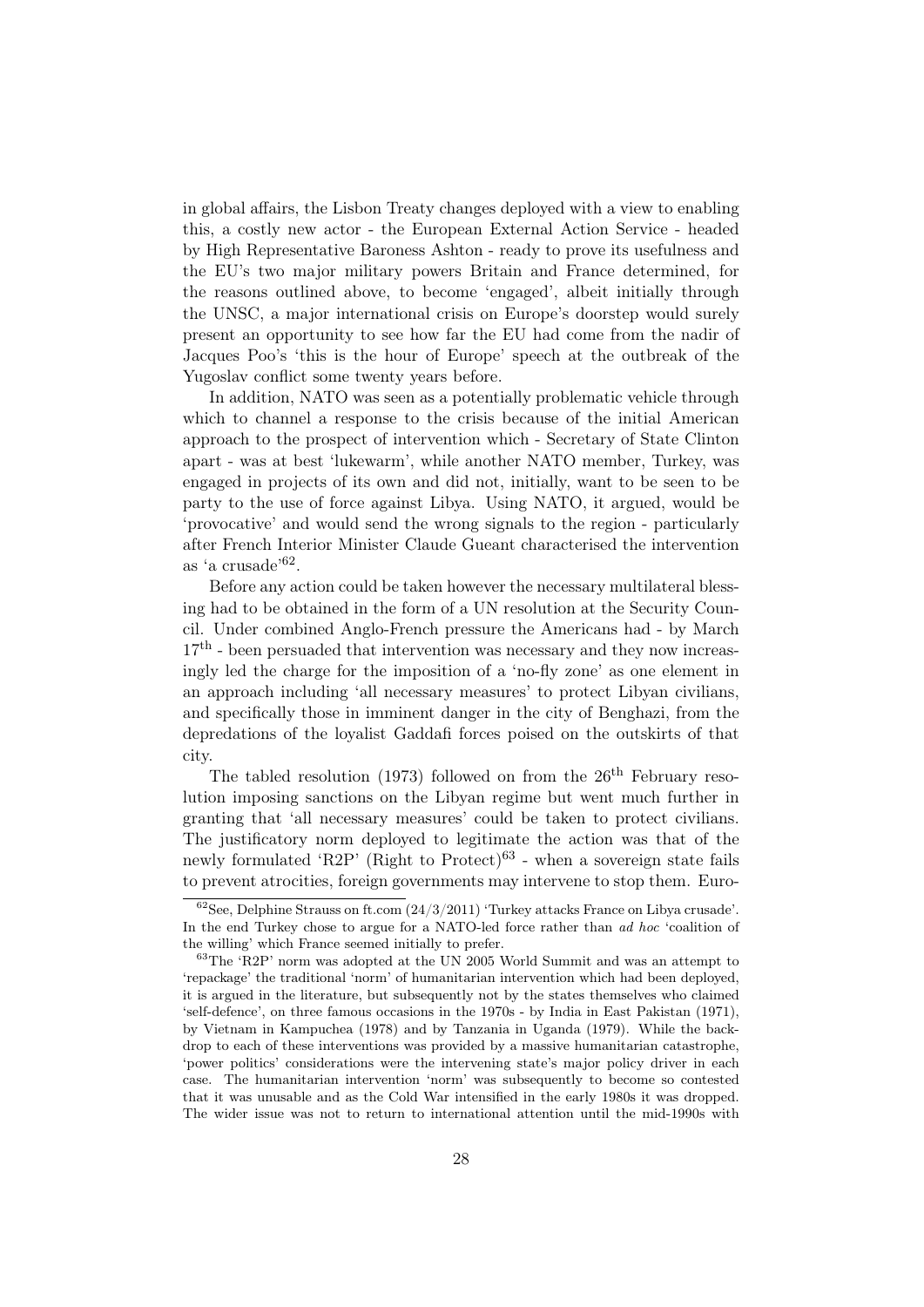pean nations were at the heart of a process displaying the merits of 'effective multilateralism' in global politics.

And then came the bombshell. Although resolution 1973 was passed by the Security Council with veto holders China and Russia only abstaining along with other influential BRIC members - and fierce protectors of the traditional norm of the supremacy of 'state sovereignty' - they were also joined by Germany which broke ranks with its EU partners calling into question Germany's support for the 'R2P' norm, its commitment to 'effective multilateralism', the CFSP's desire to 'speak with a common voice' and indeed the entire edifice of an EU-based Common Security and Defence Policy. What prompted such a decision, particularly as German Foreign Sectary, Guido Westewelle<sup>64</sup>, had been among the first to show solidarity with those involved in the 'Arab spring' by actually going to Tahrir Square in the centre of Cairo?

Let us first remind ourselves of the purpose of the CFSP. It is designed to cover 'all areas of foreign policy and all questions relating to the Union's security including the progressive framing of a common defence policy that might lead to a common defence.' Surely Libya represented an event the magnitude of which the EU - particularly given the wider 'Arab spring' context - simply could not ignore?

While it is not certain that the EU would have taken the lead role in 'Europe' response to the Libyan crisis had Germany not acted as it did in the UNSC, both Britain and France clearly wanted American participation in the enforcement of the 'no-fly zone' as neither had the capability to quickly 'shut down' the Libyan air-defence grid, it is interesting to briefly recall the pressures being exerted on Germany at this time in order to understand how their Libya-policy was produced - in the same way as the basic motivations for French and British policy have also been outlined above.

The motivations for German policy are many and varied. It is undeniable that, like France and Britain, Germany had significant economic and business-related ties with Libya<sup>65</sup> - Germany gets  $11\%$  of its oil from Libya

Rwanda/Srebrenica etc. Libya was the first time that 'R2P' had been deployed by the international community as a whole though in 2008 Russia deployed it as justification for its conflict with Georgia over the breakaway region of Abkhazia while, again in 2008, France threatened to deploy it against the government of Myanmar if it continued to block the outside delivery of aid to the country after the cyclone. For more on R2P see, http://www.responsibilitytoprotect.org/index.php/about-rtop.

<sup>&</sup>lt;sup>64</sup>Timothy Garton Ash is particularly scathing of Westerwelle and of the consequences of German policy more generally. See, guardian.co.uk  $(24/3/2011)$  'France plays hawk, Germany demurs. Libya has exposed Europe's fault lines', downloadable at, http://www.guardian.co.uk/commentisfree/2011/mar/24/france-hawk-germanydemurs-libya-europe?INTCMP=SRCH.

<sup>65</sup>The EU was hitherto Libya's largest trade partner taking 70% of its exports. Libya was Europe's third largest energy supplier and was becoming increasingly involved in cooperation over undocumented migration, receiving to this end some 60 million euros in 2010. See, Simon McMahon, 'Where is Europe on Libya?'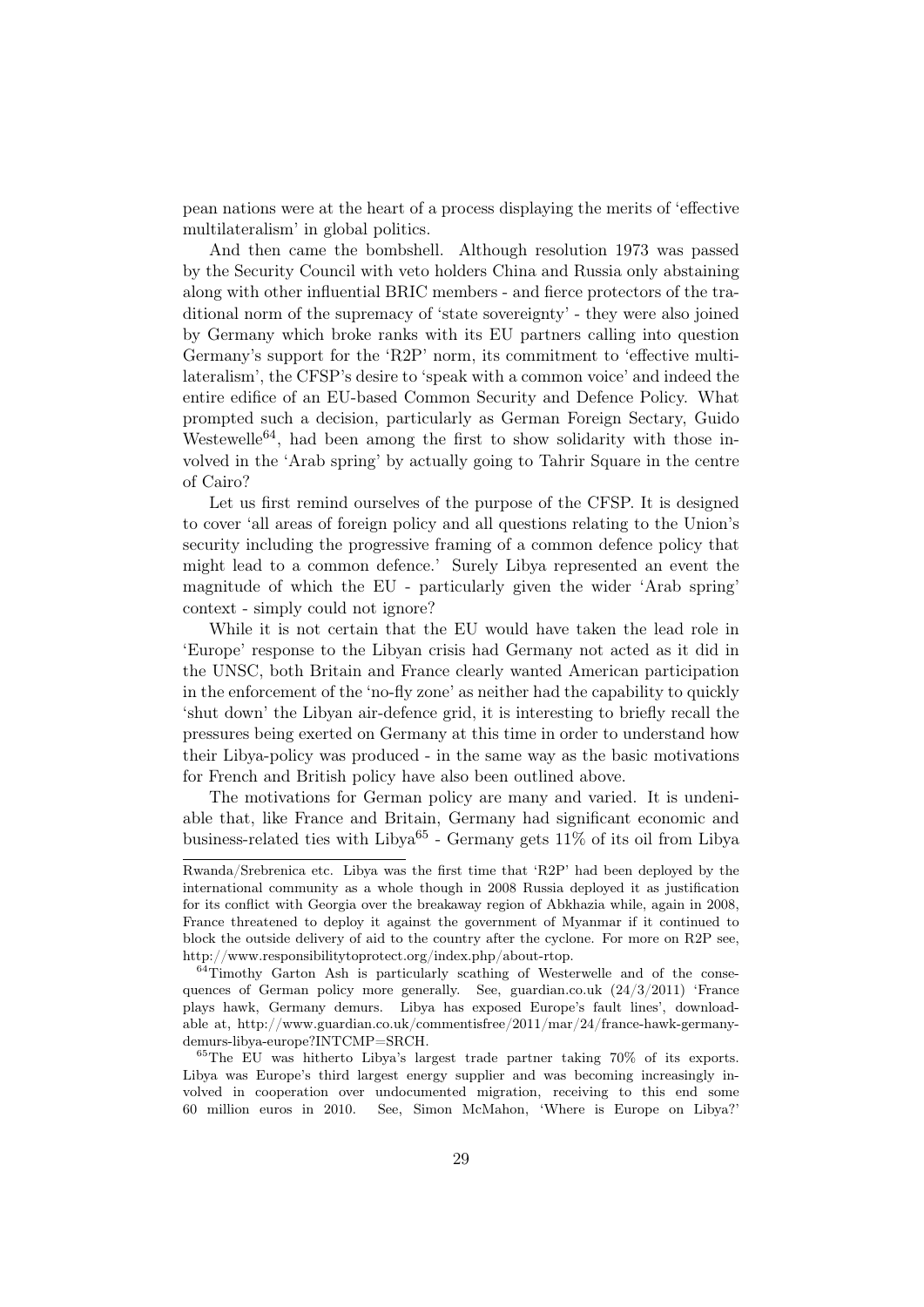it is claimed - and perhaps there was pressure not to disrupt such a lucrative market position<sup>66</sup> though of course this seems to have been a 'pressure' that France and Britain were both able to resist, so perhaps we should look elsewhere.

Dettke is probably closer to the mark when he notes that the Libyan crisis came to a head during 'perfect storm' conditions for the German government - realisation that the initial measures taken in respect of the European sovereign debt crisis were unlikely to be enough to save the Euro, and that German taxpayers would probably once again have to 'dig deep' to finance any new proposals, the Japanese tsunami and subsequent nuclear accident at Fukushima which seemed to decisively turn an already highly sceptical country against nuclear power, and the fact that the first tranche of 2011 state elections were about to be run with the junior partner in the centre-right coalition government - Mr Westerwelle's own FDP - struggling to maintain the 5% threshold required for representation in the state legislatures<sup>67</sup>. In this situation the German government was paralysed with fear of its own electorate and the short-term party political consequences of regional elections were elevated above any notion of defining the 'national' interest never mind the Europe-wide ramifications of an abstention over resolution 1973.

Joschka Fischer ridicules Westerwelle and highlights the German government's lack of anything resembling a strategic culture when he notes that 'foreign policy isn't just about cutting a good figure on the international stage and otherwise focusing on the next provincial domestic election. It means taking responsibility for hard strategic choices even when these are unpopular at home.'68

The implications of the German decision were precipitous. At no point was the EU even considered to be the lead-partner in the Libyan operation simply because there was no consensus view of what could, or should, be done. Disunity in the European position had been obvious since the EU Foreign Ministers' Brussels meeting on 22nd February which discussed sanctions in respect of Libya, with Malta, Italy and Cyprus showing reservations69 while a subsequent emergency summit meeting called by Cameron and Sarkozy designed to place the threat of the imposition of a 'no-fly zone' at the heart of the EU statement of March 11th was decisively rebuffed by

<sup>(18/5/2011)</sup> Europe on the Strand, an ideas on Europe blog, downloadable at, http://europeonthestrand.ideasoneurope.eu/2011/05/18/where-is-europe-on-libya/.

<sup>&</sup>lt;sup>66</sup>See for example the rather forthright but hardy balanced piece in Black Star News 'Quest for economic riches drove Germany's Libya policy', downloadable at http://www.blackstarnews.com/news/135/ARTICLE/7167/2011-03-07.html.

<sup>67</sup>Dettke D (2011) Germany says no again, AICGS Advisor.

<sup>68</sup>Fischer J (2011) 'I feel ashamed' The German Times for Europe, downloadable at http://www.germantimes.com/index.php?option=com\_content&task=view&id=41470&Itemid=197

 $^{69}$ See, EUbusiness (23/2/2011) 'EU nations eye Libya sanctions but Italy, Malta object'.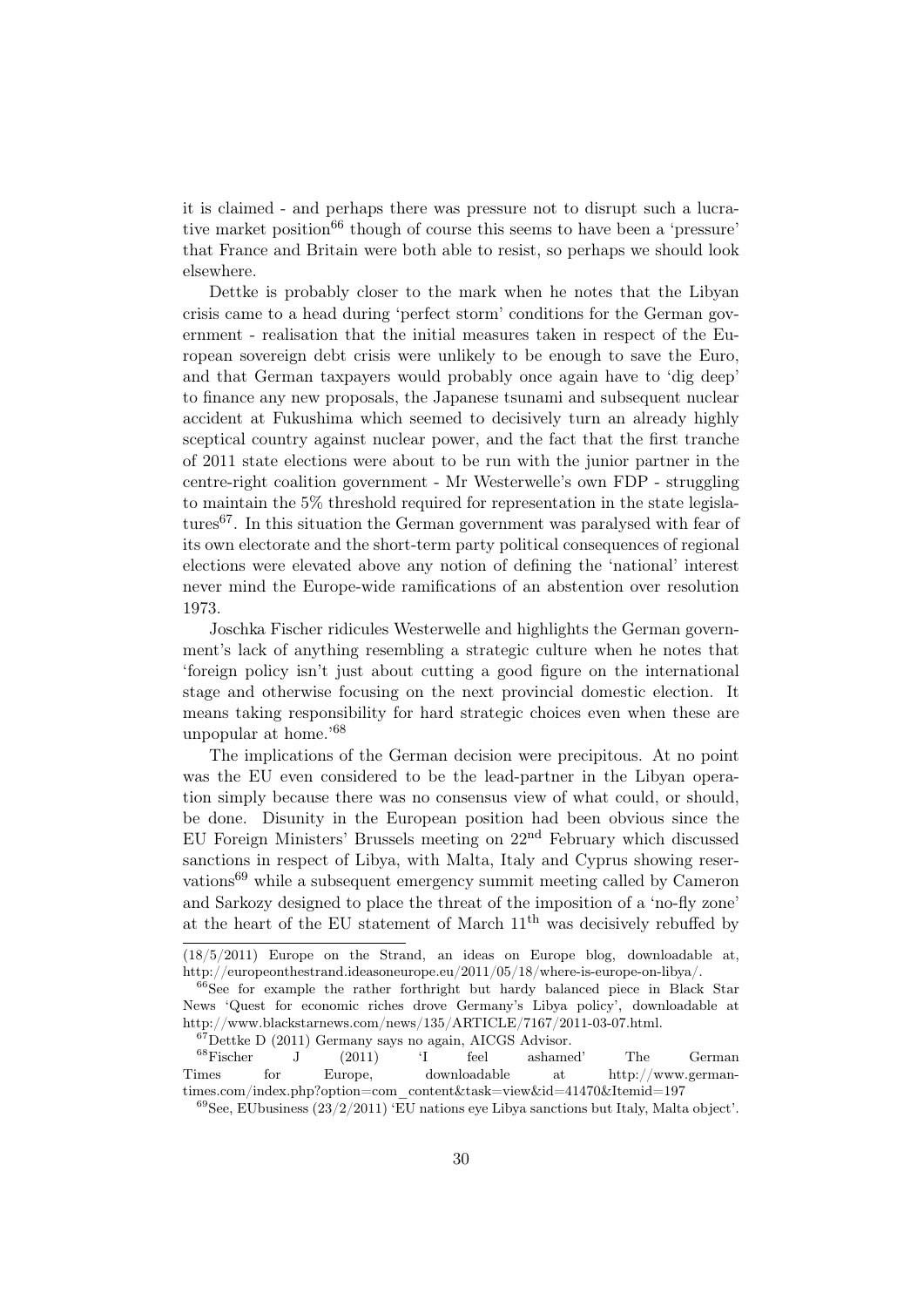Germany and Sweden<sup>70</sup>. After the meeting, in a joint press conference with the Hungarian Prime Minister Viktor Orban, EU President Herman von Rompuy stated that 'we don't live in a colonial era any more where foreign powers intervene where they like.'71

The result was that by the time resolution 1973 was passed France in particular argued that precipitate action was required to reduce the potential of a massacre occurring in Benghazi at the hands of Gaddafi-regime troops. Sarkozy announced, in the middle of the  $19<sup>th</sup>$  March Paris meeting of interested parties, that such action would be taken with French planes already in the air thus the intervention began on the basis of support from a 'coalition of the willing' - e.g. those willing to enforce UNSC resolution 1973. The EU was nowhere to be seen as, for operational military reasons, the Americans took the lead in what was to become known as *Operation Odyssey Dawn*<sup>72</sup>.

Even when the Americans began to wind down their front-line contribution to the military effort - Obama faced significant domestic pressure not to become 'involved' in another conflict in the Middle East, with the prevailing US view being that Libya was primarily a 'European' concern - it was NATO rather than the EU or an ad hoc group of 'EU member states plus' that assumed control of the operation.

Criticism of the EU, both internally and externally, was withering. Le Monde noted:

The European Union has, for its part, failed miserably. 'Institutional' Europe has not faced up to the challenge. In the North African saga it does not exist. It is incapable of agreeing on how to act, on whether to recognise the Libyan opposition, and most of all, on the legitimacy of the use of force. The disunity is total and particularly striking when it is a question of deciding on war - that is to say when history becomes tragedy and it is necessary to move from frothy rhetoric about the rights of man. (Le Monde  $(31/3/2011)$  quoted in, and translated by, Menon  $(2011)$  *ibid.*)

EU diplomats were, it seems, even harsher. In what is perhaps the best quote to date on the consequences of the conflict, with an eye on the growing row within NATO about how the intervention was going to be run, one EU

 $70$ See Nicholas Watt and Ian Traynor, *The Guardian* (11/3/2011) 'Libya no-fly zone setback for David Cameron'.

<sup>&</sup>lt;sup>71</sup>See The Times of India  $(13/3/2011)$  'No military intervention in Libya, says European Council', downloadable at http://articles.timesofindia.indiatimes.com/2011-03- 13/europe/28685917\_1\_military-intervention-libya-options.

 $72$  Operation Odyssey Dawn was the title of the US-led operation in Libya. When NATO subsequently assumed sole command of the operation on  $31/3/2011$  the new name given was Operation Unified Protector. In addition, individual participants in the coalition each had their own names for their own military contribution operations, such as, for instance, Operation Ellamy for the UK and Opération Harmattan for France.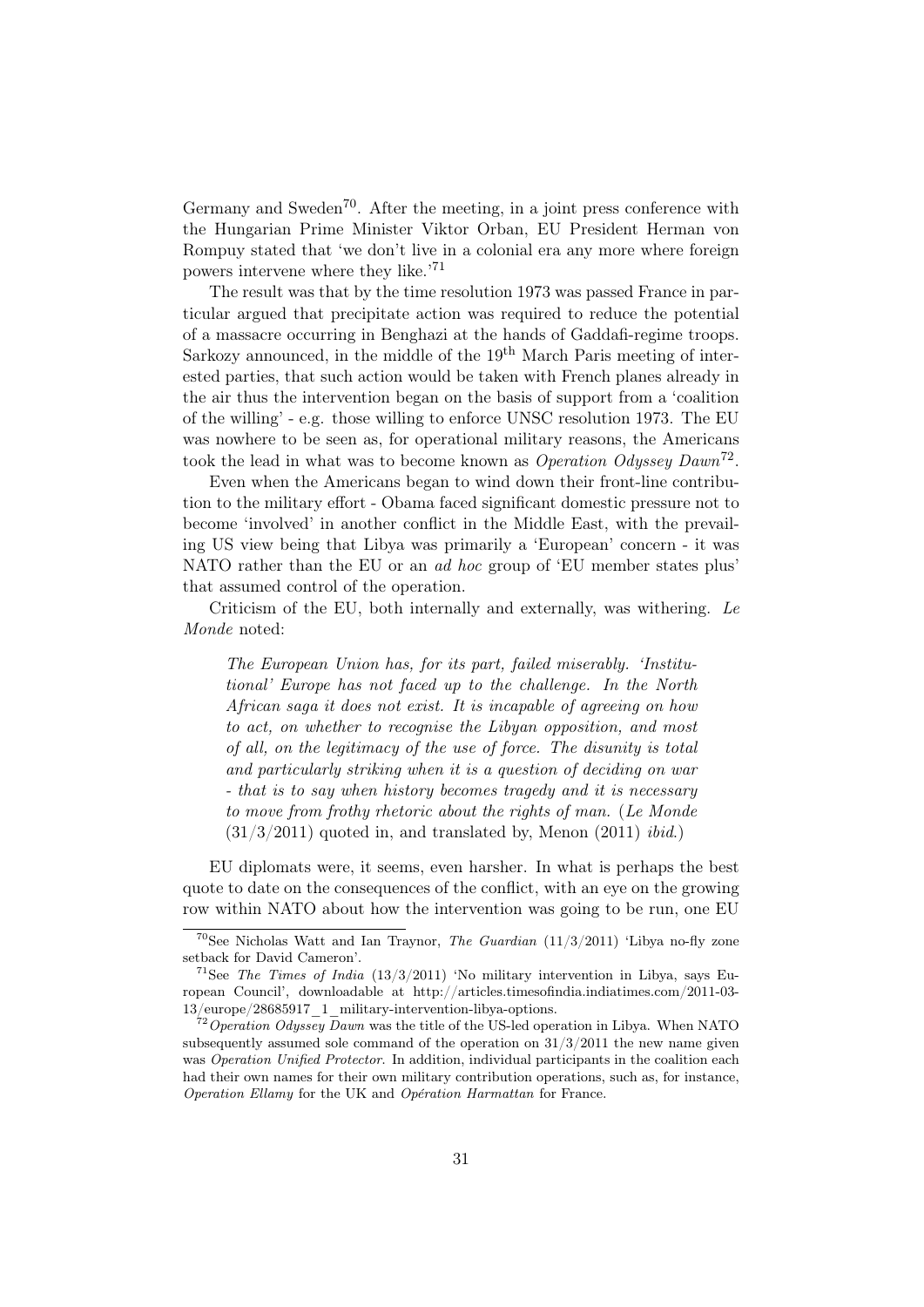insider dryly noted, 'the CFSP died in Libya - we just have to pick a sand due under which we can bury it.'73

The role of EU high representative for Foreign Policy, Baroness Ashton, and the new European External Action Service (EEAS) that she heads, came in for a significant amount of criticism from some, for not doing enough, and from others for seeking to do too much<sup>74</sup>. It is clear however that Ashton was hamstrung from the outset as clearly no 'common' position emerged between the member states. While the Lisbon Treaty gives the High Representative some 'latitude' to broker a compromise in such situations what it does not do is give it the right of initiative over that of individual states.

This point was further emphasised when, at the beginning of April, the High Representative finally emerged with a plan to deliver humanitarian assistance to Libya - principally to the city of Misrata. The European Union Council adopted the decision to launch an EU military operation in support of humanitarian assistance efforts in Libya. The Council's decision, known as EUFOR Libya, established the legal framework for the mission - with actual operation plans and rules of engagement set to be implemented by UN request only. But EUFOR Libya remains stillborn. The UN has not called for the mission to be implemented and EU foreign ministers subsequently failed on April  $12<sup>th</sup>$  to approve a basic 'concept of operation.'<sup>75</sup>

In reality neither the EU nor NATO is likely to come out of the Libyan crisis with its reputation enhanced. The EU was simply unable to agree a compromise between the various competing positions of the member states, the Lisbon Treaty gave it no additional mechanisms to do so, nor did it enable the High Representative for Foreign Policy and her European External Action Service to work in parallel with the member states in order to define alternative solutions. Ashton was essentially rendered silent by the need to find a lowest common denominator position among the member states - a position that did really move much further beyond 'sanctions' and eventually

<sup>73</sup>Alvise Armellini (24/3/2011) 'Diplomats mourn 'death' of EU defence policy over Libya' Deutsche Press-Agentur, downloadable at http://www.monstersandcritics.com/news/africa/news/article 1628333.php/Diplomatsmourn-death-of-EU-defence-policy-over-Libya.

<sup>&</sup>lt;sup>74</sup>See, *The Economist* (27/5/2011) 'Low ambition for the High Representative.' The point is made here about the differing ways in which the EEAS is viewed by large and small countries in the EU. 'For the small countries it is a megaphone, for the large ones, a limitation.' See also, Toby Vogel (24/3/2011) EuropeanVoice.com, 'Running out of friends<sup>'</sup>

<sup>75</sup>Swedish Foreign Minister Carl Bildt blocked the adoption of a proposed operational plan for the humanitarian mission at the April 12th meeting of EU foreign ministers. Bildt argued that adopting the plan would send the wrong signal since the United Nations still had access to the Libyan city of Misrata, which was, at the time, under heavy siege by Gaddafi loyalist forces. See, Ivy Mungcal, (15/4/2011) 'EU divided over military mission for Libyan humanitarian response' downloadable at, http://www.devex.com/en/articles/eu-divided-over-military-mission-for-libyanhumanitarian-response?source=ArticleHomepage\_Center\_3.